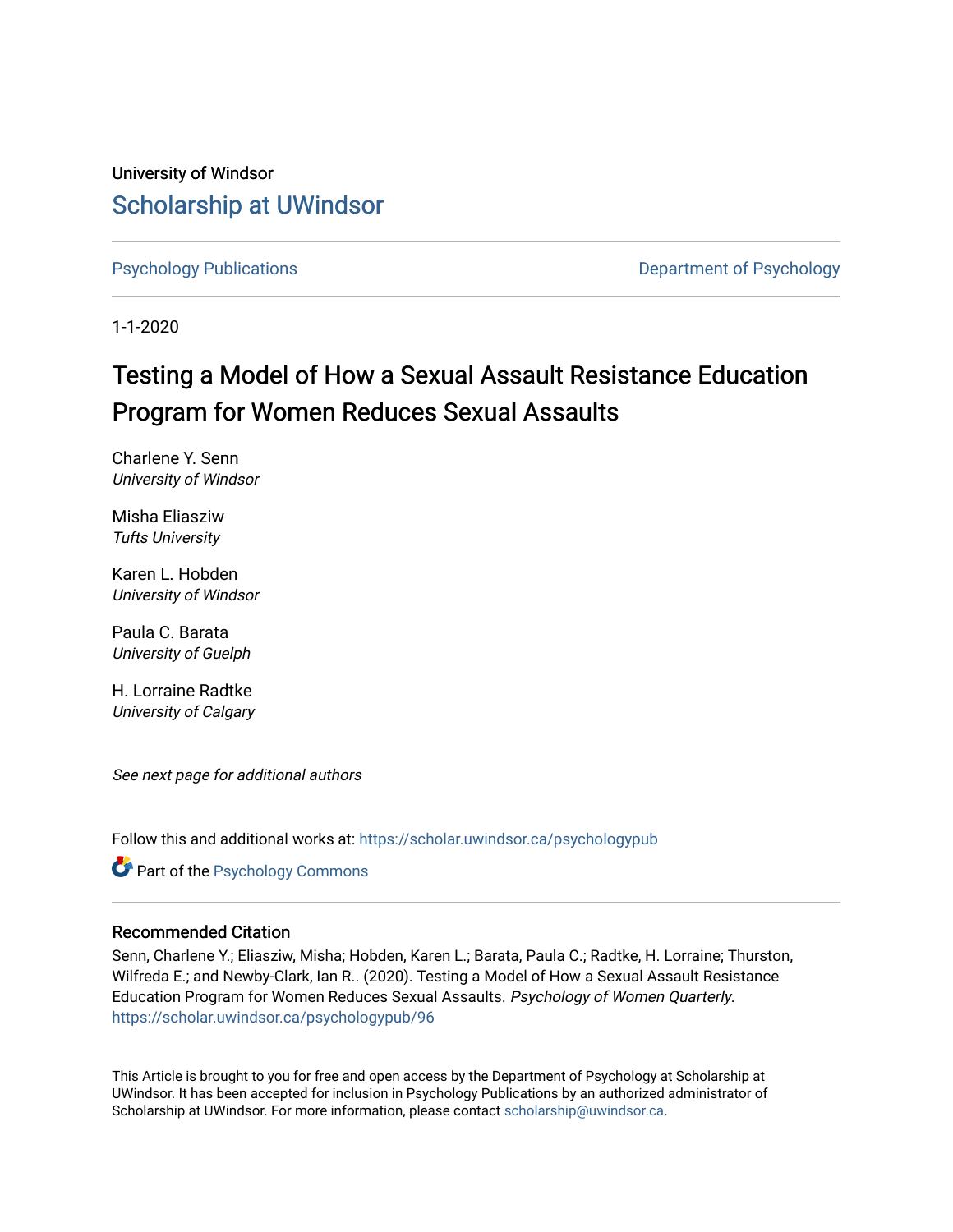# Authors

Charlene Y. Senn, Misha Eliasziw, Karen L. Hobden, Paula C. Barata, H. Lorraine Radtke, Wilfreda E. Thurston, and Ian R. Newby-Clark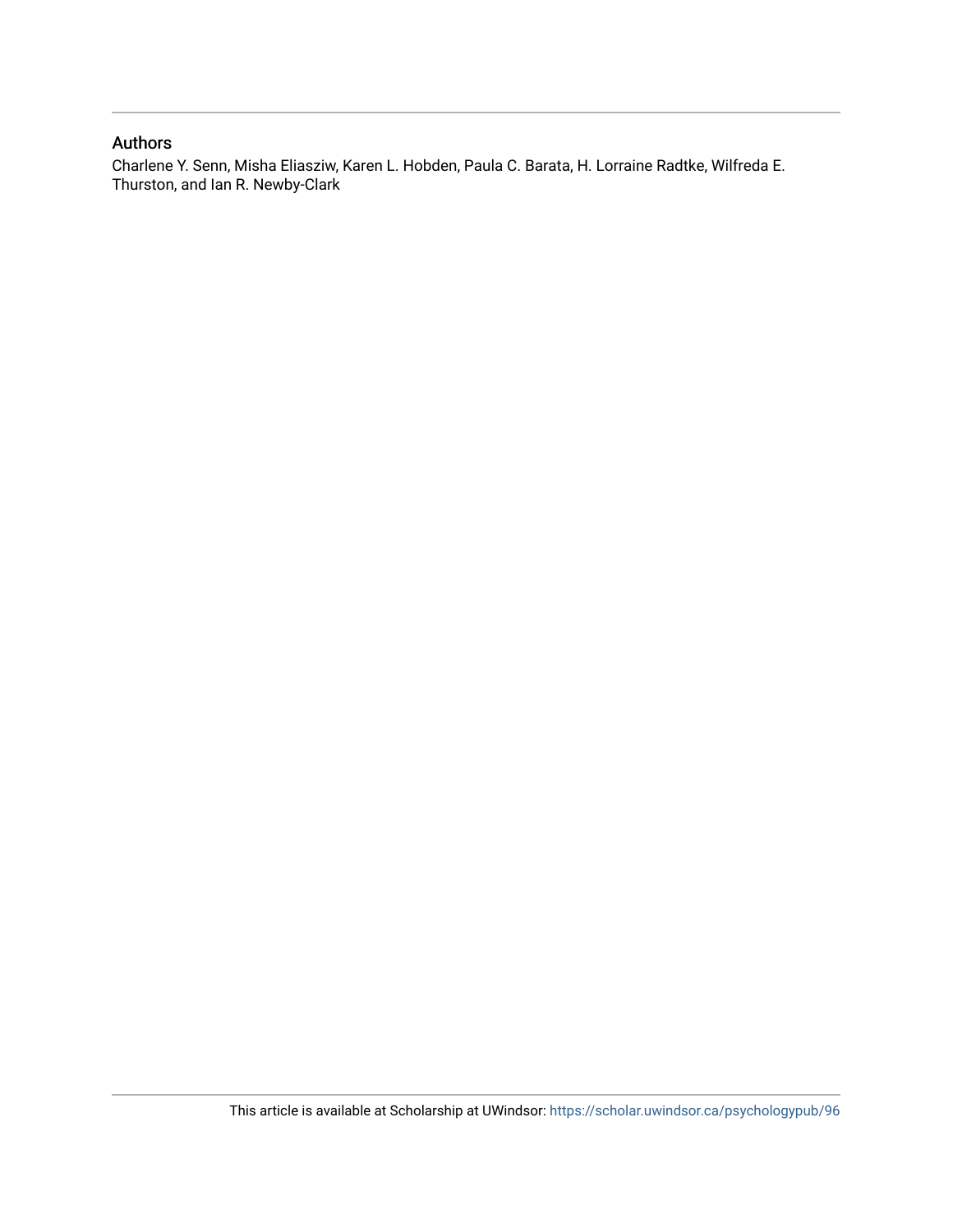# Testing a Model of How a Sexual Assault Resistance Education Program for Women Reduces Sexual Assaults

Psychology of Women Quarterly 1–17 © The Author(s) 2020 <u>ම ගම</u> Article reuse guidelines: [sagepub.com/journals-permissions](https://sagepub.com/journals-permissions) [DOI: 10.1177/0361684320962561](https://doi.org/10.1177/0361684320962561) [journals.sagepub.com/home/pwq](http://journals.sagepub.com/home/pwq)**SAGE** 

Charlene Y. Senn<sup>1[,](https://orcid.org/0000-0002-3463-5704)2</sup>®, Misha Eliasziw<sup>3</sup>, Karen L. Hobden<sup>1</sup>, Paula C. Barata<sup>4</sup>, H. Lorraine Radtke<sup>5</sup>, Wilfreda E. Thurston<sup>6</sup>, and Ian R. Newby-Clark<sup>4</sup>

#### Abstract

The Enhanced Assess, Acknowledge, Act (EAAA) program has been shown to reduce sexual assaults experienced by university students who identify as women. Prevention researchers emphasize testing theory-based mechanisms once positive outcomes related to effectiveness are established. We assessed the process by which EAAA's positive outcomes are achieved in a sample of 857 first year university students. EAAA's goals are to increase risk detection in social interactions, decrease obstacles to risk detection or resistance with known men, and increase women's use of effective self-defense. We used chained multiple mediator modeling to assess the combined effects of the primary mediators (risk detection, direct resistance, and self-defense self-efficacy) while simultaneously assessing the interrelationships among the secondary mediators (perception of personal risk, belief in the myth of female precipitation, and general rape myth acceptance). The hypothesized multiple mediation model with three primary mediators met the criterion for full mediation of the intervention effects. Together, the mediators accounted for 95% and 76% of the reductions in completed and attempted rape, respectively, demonstrating full mediation. The hypothesized secondary mediators were important in achieving improvements in personal and situational risk detection. The findings strongly support the benefit of cognitive ecological theory and the Assess, Acknowledge, Act conceptualization underlying EAAA. This evidence can be used by administrators and staff responsible for prevention policy and practice on campuses to defend the implementation of theoretically grounded, evidence-based prevention programs.

#### Keywords

sexual assault, sexual violence, prevention, resistance, women

For at least 40 years, people and communities affiliated with feminist, health, and educational organizations and institutions have been working to prevent sexual assault (e.g., Morrison et al., 2004; Women Against Rape, 1980), and since the early 2000s, there has been increased interest in evidence-based program development and evaluation to rigorously assess interventions' successes and failures. Much of this work has been accomplished on university campuses. A number of qualitative and quantitative review articles and meta-analyses have summarized the state of the field and made recommendations for promising directions for academics and practitioners (Basile et al., 2016; DeGue et al., 2012; DeGue et al., 2014; Ellsberg et al., 2015; Gidycz et al., 2002; Lonsway et al., 2009; Schewe, 2002). As well, prominent researchers have called for resources to be focused on evidence-based, theory-driven, effective programs within a comprehensive approach to sexual violence prevention (e.g., Banyard, 2013; Banyard & Potter, 2017; Orchowski et al., 2010; Orchowski et al., 2018). This approach includes, and extends beyond, student programming to changing entire

campuses and communities. Included in current recommendations by a consortium of independent sexual violence prevention researchers and the Centers for Disease Control are bystander-based interventions for students of all genders, resistance education for female students, and continued development of programming for male students related to a

#### Corresponding Author:

<sup>&</sup>lt;sup>1</sup> Department of Psychology, University of Windsor, Ontario, Canada  $2$  Women's and Gender Studies Program, University of Windsor, Ontario, Canada

<sup>&</sup>lt;sup>3</sup> Department of Public Health and Community Medicine, Tufts University, Boston, MA, USA

<sup>&</sup>lt;sup>4</sup> Department of Psychology, University of Guelph, Ontario, Canada

<sup>5</sup> Department of Psychology, University of Calgary, Alberta, Canada

<sup>6</sup> Department of Community Health Sciences, University of Calgary, Alberta, Canada

Charlene Y. Senn, Department of Psychology, University of Windsor, 401 Sunset Avenue, Windsor, Ontario, Canada N9B 3P4. Email: [csenn@uwindsor.ca](mailto:csenn@uwindsor.ca)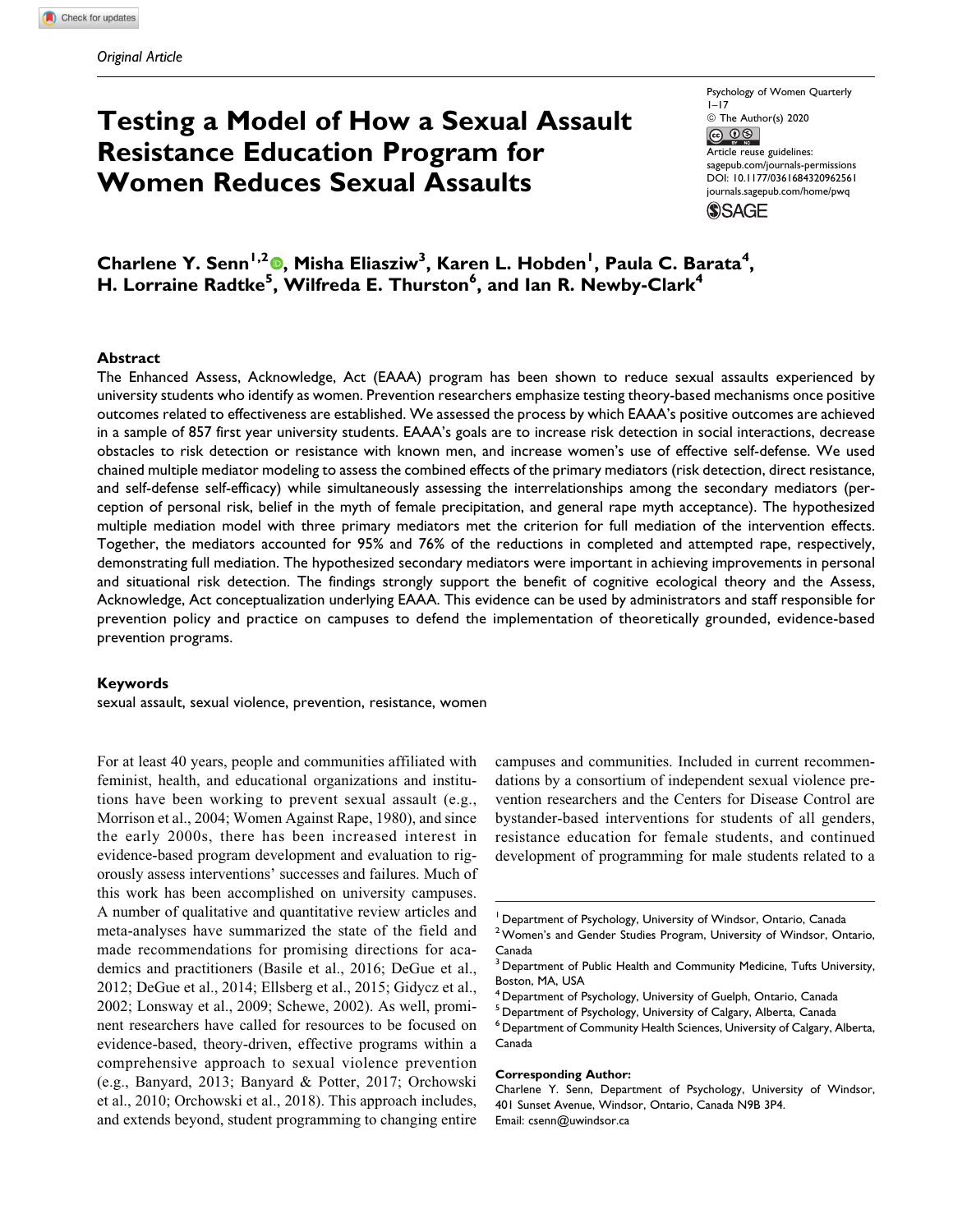bystander and social norms education (Basile et al., 2016; Orchowski et al., 2018).

These opinions are strongly supported by the prevention science literature (e.g., Nation et al., 2003), where it has long been recommended that all prevention work be comprehensive in having multiple interventions targeted for different audiences within a system and use prevention best practices (e.g., include opportunities for active interaction and application of skills). Researchers in academia and public health have also recommended improvements to evaluation research in order to answer more precise questions about what works and why (Banyard et al., 2014; DeGue et al., 2014; Orchowski et al., 2018). Published standards for reporting randomized and nonrandomized evaluation trials (Des Jarlais et al., 2004; Schulz et al., 2010) and calls for better reporting of interventions so that they can be understood and implemented with findings replicated and improved upon by others (e.g., Hoffmann et al., 2014; Pinnock et al., 2017) have also emerged. Specifically, within the sexual violence prevention field, researchers have argued for more rigorous studies that would allow the testing of theory-based mechanisms once positive outcomes related to their effectiveness are established (e.g., Norris et al., 2018).

Salazar et al.'s (2019) recent analysis of the mechanisms for change in the RealConsent program for university men is a good example of such an analysis. While high attrition in the follow-up period and the short duration of the positive outcomes make the authors' conclusions tentative, it is an important first attempt to understand how a theory-based sexual assault program works. To our knowledge, no studies of sexual assault resistance education programs for university women have assessed the process by which positive outcomes are achieved (Senn et al., 2018), despite increasing calls for such analyses (Hollander, 2018; Norris et al., 2018). This is our goal.

The current article focuses on the first author's Enhanced Assess, Acknowledge, Act (EAAA) sexual assault resistance education program, which is also known as the Flip the Script<sup>TM</sup> program. EAAA is the only program that in a randomized controlled trial (RCT) has been shown to substantially reduce the sexual assaults that women university students experienced over the subsequent year (i.e., 50% reduction in attempted and completed rape as well as reductions in other forms of sexual assault; Senn et al., 2015). In fact, positive outcomes occur for at least 2 years (Senn et al., 2017). A few empowerment self-defense or risk reduction programs for women have also demonstrated positive sexual assault outcomes. Specifically, assessment of a 30-hour empowerment self-defense program using a quasi-experimental design indicated significant reductions in sexual victimization for college women for at least 1 year after participating in the program (Hollander, 2014). A shorter, 7.5-hour risk reduction program, evaluated using an experimental design, also led to significant reductions in sexual victimization for subsets of college women who participated in the program for a few months (e.g., Gidycz et al., 2006; for a review of theory and evidence for the type of program more generally, see Orchowski & Gidycz, 2018). Thus, the benefits of understanding how these types of programs work extend beyond a single program.

We were ideally situated to provide answers to this question for many reasons. EAAA was evaluated in a multi-site RCT with a large sample of 893 women students. There were prospective data for women who did and did not take the program, which included information about their backgrounds and baseline scores on key variables. Further, we followed them with assessments across more than a year with high retention. Data collection included measurement of potential mediators (mechanisms) 1-week post-intervention and sexual assaults in the 12 months following that assessment, which allowed for prospective temporal conclusions regarding the mediators' influence on post-program sexual assault outcomes. As such, we were able to go beyond the goal of finding out whether a program works to decrease sexual victimization to how and why the program works. This article describes a chained multiple mediation analysis, which allowed us to assess the joint processes that produced treatment outcomes. Through this analysis, we tested the model of theoretically postulated mechanisms that drove the development of the sexual assault resistance education program. This is important for scientific and practical reasons and has not previously been reported.

## Theoretical and Empirical Foundation of EAAA

The EAAA program's name acknowledges that it is based in large part on the recommendations of Rozee and Koss (2001), who synthesized decades of theory and rape research to suggest a theoretically driven, evidence-based approach for sexual violence prevention programming for young women.<sup>1</sup> They named this conceptualization "Assess, Acknowledge, Act (AAA)." AAA was conceived on a bedrock of theory and feminist research, particularly the cognitive ecological theory proposed by Norris and Nurius (e.g., Norris et al., 1996; Nurius & Norris, 1996) and the evidence of effective sexual assault resistance strategies provided by Ullman (1997, 1998) as well as a long tradition of feminist grassroots activism, advocacy, theory, and self-defense practice (e.g., Bateman, 1978; Rozee et al., 1991; Wen-Do Women's Self Defence, n.d.; Women Against Rape, 1980). These underpinnings are described in more detail elsewhere (Rozee et al., 1991; Rozee & Koss, 2001; Senn et al., 2015; Senn et al., 2017). Rozee and Koss's proposed approach challenged past practices that were not theory- or evidence-based, tended to focus primarily on stranger sexual assault, and were largely ineffective (see Morrison et al., 2004, for review of research evaluations of programs conducted prior to this period). They argued that, given the continuing alarming rates of sexual violence experienced by young women, the complete lack of success in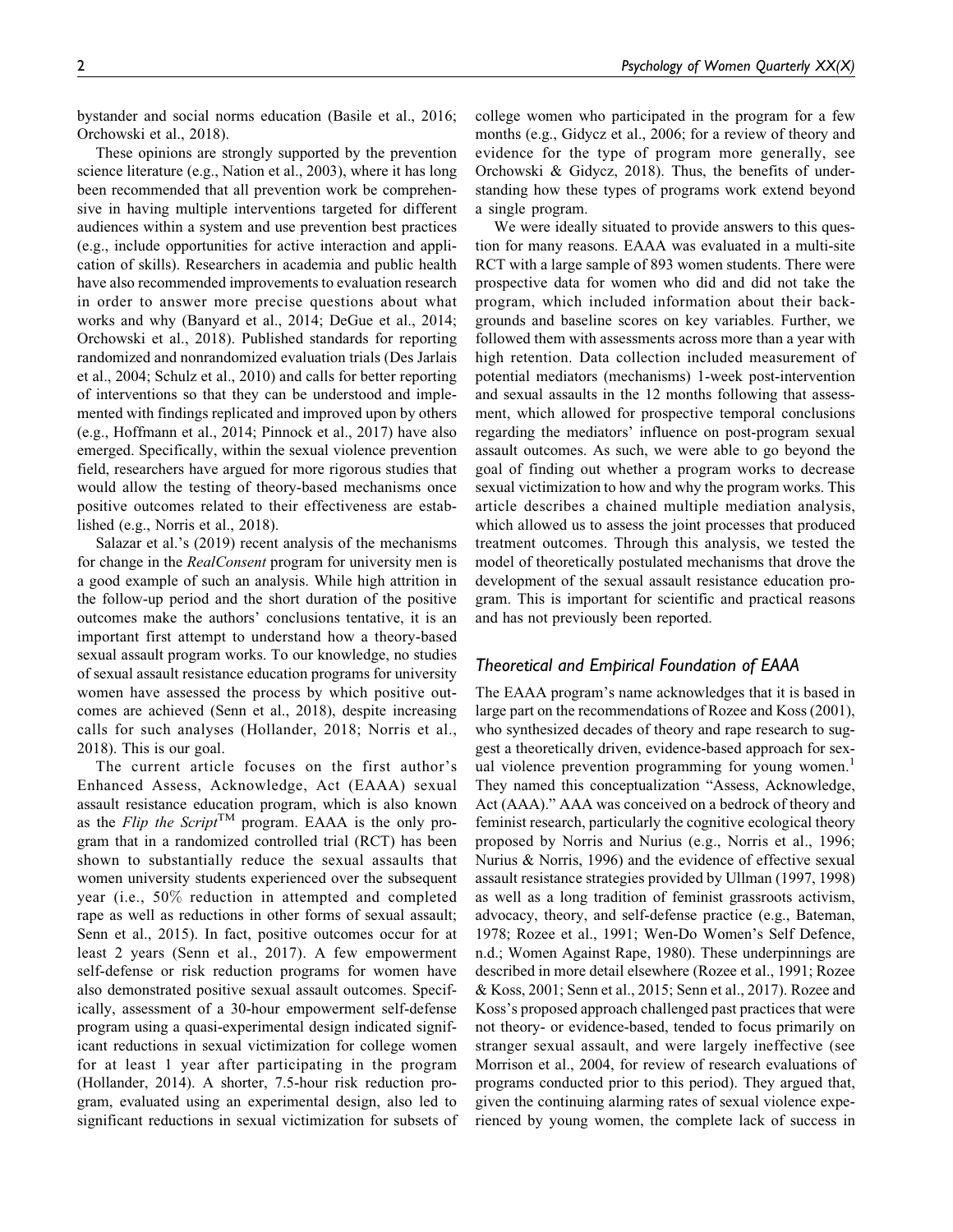reducing perpetration, and the substantial evidence base available, providing women with knowledge and skills to prepare them to detect risk, overcome emotional obstacles to acknowledging the danger, and to resist sexual coercion or sexual assault by men they know was imperative.

In response to this call, the first author designed a resistance program curriculum to bring the conceptualized program into reality. The term "resistance" is used in its broadest sense to represent any attitudes women hold or actions they take to refuse to accept or comply with social norms or expectations that (a) support woman-blaming explanations for sexual violence, (b) undergird societal tolerance of rape culture, and/or (c) undermine women's sexual autonomy. Resistance includes defensive actions women take to protect their boundaries, their body, and sexual integrity in interactions with others. For survivors, resistance also includes the refusal to accept sexual violence perpetrators' views of them and what occurred. EAAA reduces the sexual victimization women experience while holding perpetrators entirely responsible for their actions (Senn et al., 2015; Senn et al., 2017) and interrupts messages often perpetuated in a rape culture (Radtke et al., 2020). The program has a gendered framing, focusing on sexual assaults perpetrated by men who are known to young women (i.e., it uses a broad definition of acquaintances that includes family members, intimate partners, classmates, neighbors, and other men they know). EAAA is designed and implemented to recognize the diversity of experiences of participants who self-identify as women in terms of prior sexual victimization history (i.e., that there will always be survivors in the room), demographics (e.g., race, class, religion), abilities (e.g., physical ability, ability to be loud), sexual identity (i.e., explicitly acknowledges heterosexual, bisexual, lesbian, and asexual identities), and relationship and sexual experience.

The goals of the program are to (a) increase the likelihood that empirically supported risk cues in social contexts (e.g., isolation, alcohol) and revealed in men's behavior (e.g., persistence, sexual entitlement) will be detected by women as early as possible in social interactions, (b) decrease women's emotional or cognitive obstacles to risk detection or resistance in situations involving known men, and (c) increase the likelihood that women will use defensive actions (e.g., leaving when possible, forceful verbal and physical self defense) that are most likely to lead to better outcomes (i.e., reduced severity of the sexual assault, interruption of rape; Tark & Kleck, 2014; Ullman, 1997) when threats are detected.

To accomplish these goals, the curriculum has four 3-hour units. Unit 1, Assess, is designed to help women identify situations and behaviors that signal a higher risk for sexual violence. Unit 2, Acknowledge, was created to assist women to overcome emotional barriers to acknowledging the threat from men they know and provides practice in identifying and resisting verbal coercion. Unit 3, Act, provides empowerment verbal and physical self-defense training (based on Wen-Do Women's Self Defence) focused on effective strategies for resisting common acquaintance tactics. Unit 4, Relationships and Sexuality, adapted from the Our Whole Lives curriculum (Goldfarb & Casparian, 2000; Kimball & Frediani, 2000), offers high quality sexual information and a context for exploring and talking about their own sexual desires and relationship values. In other words, EAAA gives women evidence-based information, skills, and practice within a positive sexuality framework to empower them to more quickly identify a sexually coercive situation involving a male acquaintance as dangerous and get out or use forceful resistance if necessary. More detail on the program content is provided elsewhere (Radtke et al., 2020; Senn et al., 2013).

The key findings for the registered, multisite (three universities), RCT (SARE Trial) evaluating EAAA have been published elsewhere (Senn et al., 2015; Senn et al., 2017) but are briefly summarized here. The reductions in sexual violence for young women who were assigned to the EAAA program (Senn et al., 2015) were accompanied by positive program effects on a number of other important outcomes (Senn et al., 2017) measured 1 week after participation and, for most, at 6 and 12 months (and up to 24 months). We measured these additional outcomes because they were hypothesized mediators; that is, they encompassed most of the theoretical mechanisms targeted by the AAA approach to increase women's safety without limiting their freedom. In this study, we go beyond our previous analysis of the program's positive effects on these outcomes to test whether, together, they are mediators of the reductions in the sexual assault across time. In other words, do improved scores on these outcomes at post-test (1-week after participation) combine to account for the reductions in sexual assault experienced from that point until the 12-month follow-up?

In the following section, we explain the hypothesized multiple mediation model (Figure 1) and, specifically, the theory behind our expectations that the possible mediators would combine to lead to reductions in sexual assault. Given that the model was built based on the best evidence available, there are no competing theoretical models to be tested; rather, we are assessing whether the model works as a whole and whether the relationships for any hypothesized elements are not supported. Any variable that is hypothesized to explain a portion of the EAAA program's effect on sexual assault victimization through a direct link to the outcome, we refer to as a "primary mediator." These are the primary elements of the AAA model. Any variable that is hypothesized to have an indirect link to the outcome through its influence on a primary mediator, we refer to as a "secondary mediator."

## Mediators of Reductions in Sexual Assault

Risk detection is a key element of the primary appraisal process outlined in Nurius and Norris's (1996) cognitive ecological model and hence also the theoretical underpinning of the first unit (Assess). The program is designed to undermine socialization processes about "stranger risk" that direct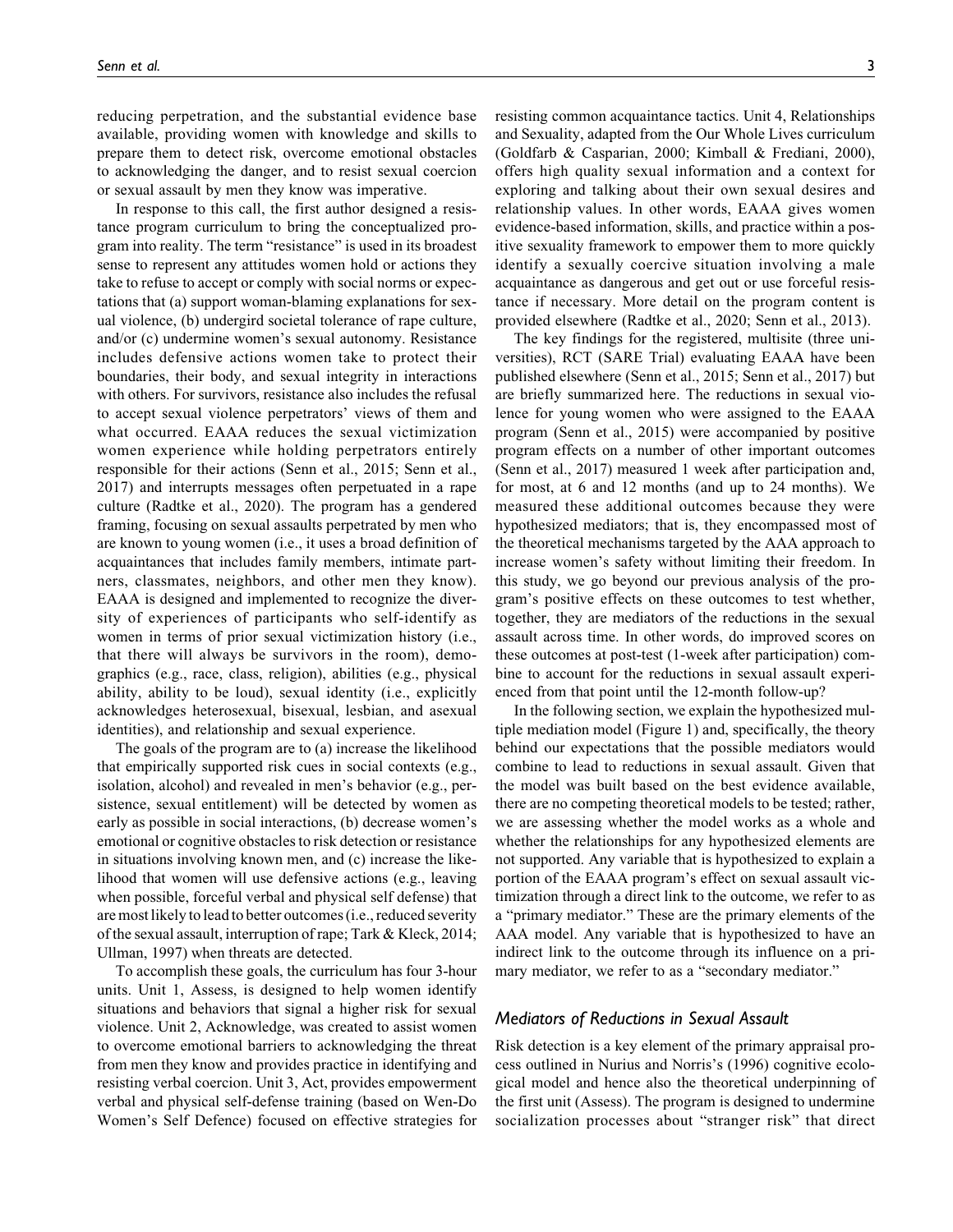



Note. Primary mediators are variables that are hypothesized to explain a portion of the Enhanced Assess, Acknowledge, Act program's (Group) effect on sexual assault victimization and have a direct link to the outcome (Sexual Assault). Secondary mediators are variables that are hypothesized not to have a direct link to the outcome themselves but rather are expected to influence the primary mediators. OwnRisk = perceived risk of acquaintance rape; FPrecip = belief in female precipitation of rape; RapeMyth = rape myth acceptance;  $RiskDet = risk detection; DResist = direct resistance; SDE = self-defense self-efficacy.$ 

women to use a wide range of precautionary strategies involving restrictions on their freedom without protecting them from sexual violence (e.g., not walking alone at night; Gordon & Riger, 1989; Stanko, 1990). The curriculum provides information and practice in identifying empirically supported risk factors for acquaintance sexual assault and encourages women to trust their own instincts and judgments when they identify risk cues in social situations. Based on past research (e.g., Marx et al., 2001) and theory, better risk detection (i.e., more accurate, earlier) at post-test, which was a positive outcome of participation in EAAA (Senn et al., 2017), should be directly linked to reductions in sexual victimization in the subsequent 12 months and hence a primary mediator.

The EAAA program also addresses obstacles women encounter at secondary appraisal stages (i.e., after risk has been detected and when they are making "determinations of coping resources, options, and outcomes"; Nurius & Norris, 1996, p. 130) in interactions with coercive men. Content and activities in the second unit of the EAAA program focus on strengthening women's belief in their own sexual and relationship rights and undermine the belief that relationships must be preserved at all costs. Young women are provided with a context in which they can practice asserting their needs and confronting common verbal and physical acquaintance perpetrator tactics. In the third unit, facilitators present

evidence that direct forceful verbal and physical resistance strategies and leaving lead to better outcomes in sexual assault situations. In any given situation, participants are then able to select their own toolbox of effective strategies from among the many techniques taught. Nurius and Norris (1996) summarize the goal of intervention to improve the situation for women as follows:

Thus, the extent to which a woman is prepared to see assertive behavior as a reasonable resistance stance *and* is assisted to gain assertiveness skills and habits may have an indirect effect mediated through a woman's cognitive structures operating at the time of the coercion. (p. 122, emphasis added)

Thus, both increases in self-defense self-efficacy, that is, confidence that she could assert and defend herself across a range of situations, and the ability and willingness to use more direct resistance strategies in a hypothetical situation should be related to one another and be primary mediators of the EAAA program's effects on sexual assault. Notably, in our previously published analysis, we found both variables to be positively impacted by program participation (Senn et al., 2017).

Based on the research evidence (e.g., Vitek et al., 2018), risk detection was a primary mediator expected to be influenced by secondary mediators (i.e., other specific attitudes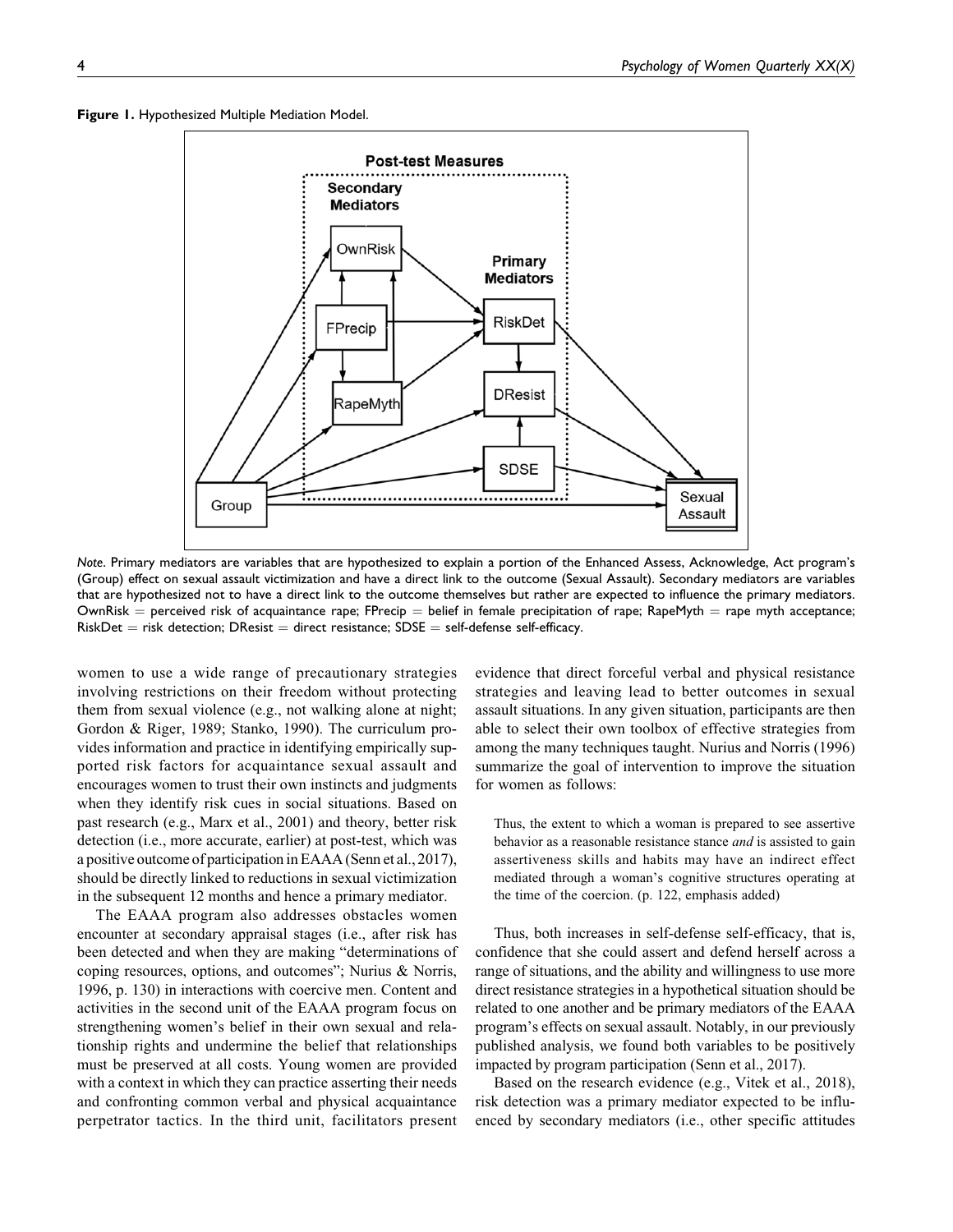and beliefs directly affected by the EAAA program). Three hypothesized secondary mediators that were included in the RCT were (a) women's perceptions of their own general risk of sexual assault, (b) acceptance of rape myths, and (c) the belief that women play a causal role in sexual assault. All were affected in the desired direction by program participation at the post-test, and these effects were maintained for at least 2 years (Senn et al., 2017). These attitudes and behaviors were not expected to have direct effects on sexual victimization (i.e., changes in attitudes and beliefs alone have never been sufficient to reduce the incidence of sexual assault; Morrison et al., 2004). Instead, they were included in the trial precisely because any improvements in these attitudes and beliefs were hypothesized to facilitate risk detection. Thus, we hypothesized that in combination these three factors would be related to each other and would lead to better outcomes in sexual assault through their relationships with risk detection. Each is described in more detail below.

An optimism bias, which is the belief that while others are at risk of experiencing a particular negative outcome, we are not ourselves at risk, can in some circumstances be protective (e.g., against depression; Conversano et al., 2010). However, "unrealistic optimism" (Nurius & Norris, 1996) is an obstacle to detecting acquaintance sexual assault risk (Norris et al., 1996). Unsurprisingly, an optimism bias is present in women's estimates of their sexual assault risk (Gidycz et al., 2006). The problematic piece of this perception is not the judgment of risk for other women who are similar to us—this tends to be relatively accurate (i.e., there is a possibility the bad event could occur)—but rather judgment for one's self (i.e., it is unlikely to occur to me). The RCT analyses showed that the EAAA program increased women's perceptions of their own general risk of sexual assault (Senn et al., 2017).<sup>2</sup> We hypothesized that this should be related to women's risk detection in specific situations by making "danger cues" relevant and worthy of attention as they arose in those situations.

Similarly and relatedly, commonly held myths about the characteristics of rape, rape perpetrators, and rape victims (e.g., that rape is most likely to be perpetrated by strangers) may be psychologically self-protective (e.g., "only women who do X, wear Y, or go to Z are raped and I would never do those things") but may also have negative consequences, such as impairing perceptions of one's own risk of sexual assault (e.g., Bohner et al., 2009; Yeater et al., 2010). Victim-blaming beliefs are thought to be particularly pernicious in this regard. We therefore hypothesized that the program's positive effects in reducing rape myths in general and the specific incorrect belief that women cause rape by their own actions (Senn et al., 2017) would be related to improved risk perception. Further, we expected that reducing the belief that women cause rape by their own actions, a belief that when applied to the self can give one false sense of security (e.g., If I don't go there or do that, then it can't happen to me), would be related to increases in women's perceptions of their

own personal risk because reducing these beliefs makes salient that any woman is potentially at risk.

The theory and evidence upon which EAAA was built emerges from many different, primarily correlational studies often focused on a single domain (e.g., risk perception or self-defense strategies) that were related to positive outcomes (Norris et al., 2018; Tark & Kleck, 2014; Vitek et al., 2018). Although changes in individual domains can occur and can be important in their own right (e.g., more high-quality information about a phenomenon or more skill is usually better than less), our focus is on how the combined domains of the whole model are implicated in achieving the reductions in attempted and completed rape<sup>3</sup> affected through participation in the EAAA program.

We focused on the 1-year data from the SARE Trial RCT, because a drop in effect sizes after 1 year and a decrease in the sample size across 2 years reduced our ability to test these relationships beyond this period. $4$  We assessed mediation prospectively using participants' scores on the hypothesized primary and secondary mediators that were measured 1-week post-program and their experience of sexual assault in the subsequent 12 months after the post-test. Given our large sample size, we were able to test the mediation effects for completed and attempted rape separately. It should be noted that rape is broadly and behaviorally defined to include oral, vaginal, and anal penetration by a man without the woman's consent through a range of perpetrator tactics including threats, force, and taking advantage of or inducing women's incapacitation from drugs or alcohol (Koss et al., 2007).

## Method

#### **Participants**

Eight hundred and ninety-three first-year undergraduate students who identified as women were recruited at three universities and enrolled in the SARE RCT. The full trial protocol has been published (Senn et al., 2013), as have the 1- and 2-year primary and secondary outcomes (Senn et al., 2015; Senn et al., 2017). The prospective analysis in the present study required valid responses on potential mediators measured post-intervention at a 1-week post-test and sexual assault outcomes measured beyond that point. A total of 871 (97.5%) women completed the 1-week post-program survey. Among these, 857 (98.4%) completed one or both of the 6- and 12-month follow-up surveys (i.e., not lost to follow-up) and were included in this study. The 36 participants who were excluded were not characteristically different from the 857 who were retained in the present study (all ps ns). The average age of the included women was approximately 19 years, almost all were heterosexual or bisexual, one-quarter were women of color, one-half lived in a university residence, one-third had previous self-defense training, and approximately one-quarter had experienced the previous victimization (see Table 1).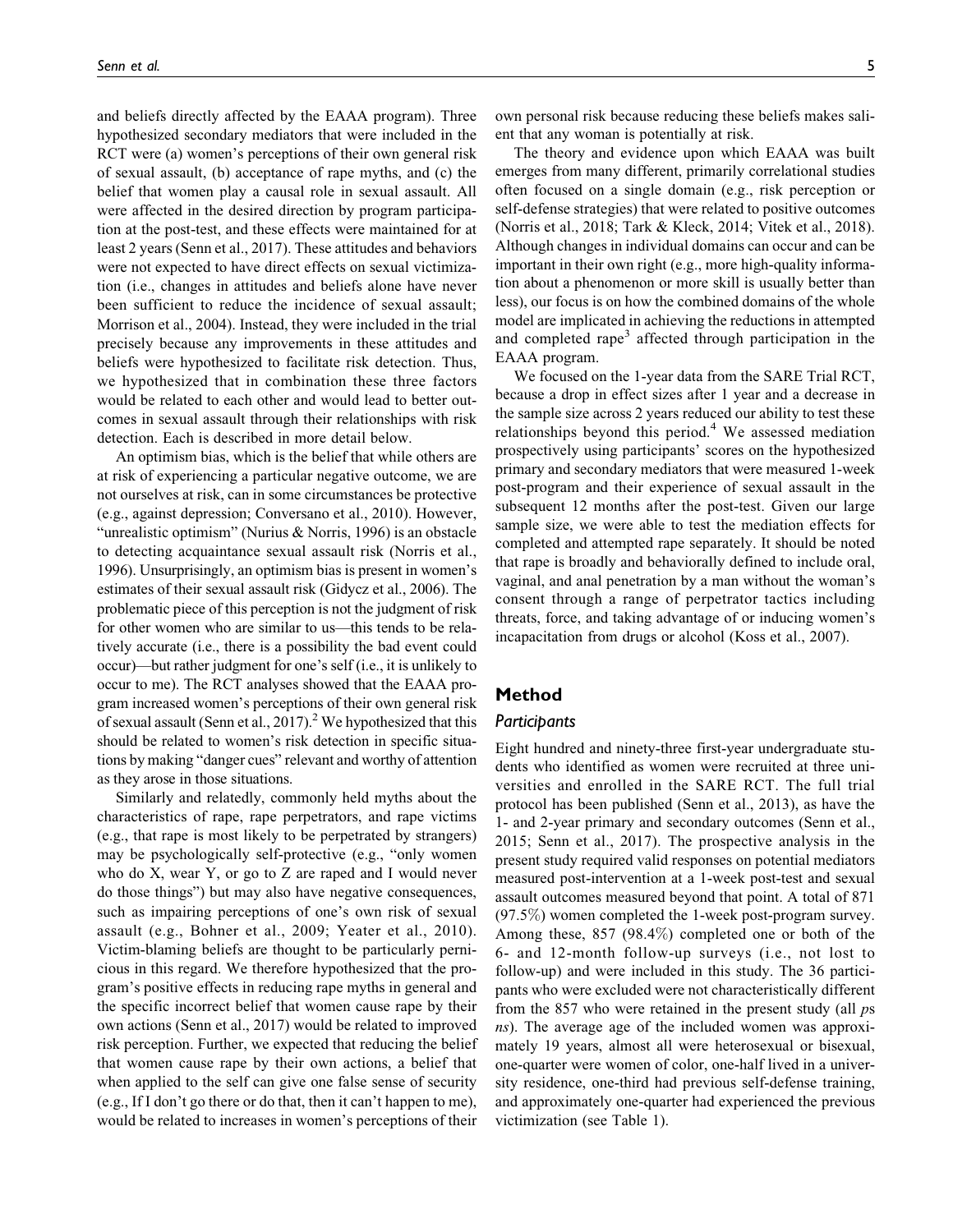| Participant Characteristic                                    | EAAA<br>$(n = 434)$ | Control<br>$(n = 423)$    | Þ   |
|---------------------------------------------------------------|---------------------|---------------------------|-----|
| Age in years, M (SD)                                          | 18.5 (1.2)          | 18.5 (1.2)                | .90 |
| White race, $n$ $%$                                           | 316 (72.8)          | 313(74.0)                 | .69 |
| Heterosexual identity, n (%)                                  | 399 (91.9)          | 390 (92.2)                | .89 |
| Living in a university residence, $n$ (%)                     | 235 (54.1)          | 230 (54.4)                | .95 |
| Sexually active, n (%)                                        |                     | 268 (61.7) 259 (61.2)     | .87 |
| Currently involved in a romantic<br>relationship, n (%)       | 197 (45.4)          | 189 (44.7)                | .83 |
| Currently involved in a sexual<br>relationship, $n$ $(\%)$    |                     | 191 (44.0) 196 (46.3) .49 |     |
| Previous sexual assault<br>education, $n$ $(\%)$              | 16 (3.7)            | 18(4.3)                   | .67 |
| Previous self-defense training, n (%)                         |                     | 147 (33.9) 140 (33.1) .81 |     |
| Sexual victimization since the age<br>of 14 years, $n$ $(\%)$ |                     |                           |     |
| Completed rape                                                | 95 (21.9)           | 98 (23.2)                 | .65 |
| Attempted rape                                                | 107 (24.6)          | 120(28.4)                 | .22 |
| Perceived risk of acquaintance<br>rape, M (SD)                |                     | 1.83 (1.03) 1.80 (0.99)   | ا7. |
| Belief in female precipitation<br>of rape, M (SD)             | 15.0 (7.5)          | 15.3(7.2)                 | .56 |
| Rape myth acceptance, <i>M</i> (SD)                           |                     | $31.8(12.0)$ 31.8 (11.6)  | .92 |
| Self-defense self-efficacy, M (SD)                            | 43.9 (7.8)          | 44.9(8.3)                 | .09 |

Table 1. Between-Group Comparisons of Participant Characteristics at the Time of Randomization.

 $Note. \, EAAA =$  Enhanced Assess, Acknowledge, Act.

## Intervention

EAAA. This small group  $(\leq 20$  participants) intervention was led by pairs of highly trained, slightly older peer (<30 years) women facilitators. Women attended an average of 3.62 (SD  $= 0.82$ ) of four sessions, with most (91%) attending three or four sessions. Curriculum fidelity was high (average 94%) as measured by the assessment of randomly selected audio recordings.

Control. To match the standard of care common to all university campuses at the time, brochures on sexual assault were available for participants to take and read, with a friendly and knowledgeable person available to answer any questions that arose about sexual assault or available resources from the group of participants. Brochures chosen were specific to the campuses but had common elements, including the provision of general sexual assault information, date rape drug facts, legal and medical information for survivors, and local resources.

## Procedure

The detailed RCT protocol and procedures are published elsewhere (Senn et al., 2013), but we provide a brief overview here. Participants were recruited through a variety of means, including posters, emails, tabling, and advertising in research participant pools. Interested students made contact by phone or email, were screened by a research assistant and given a detailed explanation of the purpose of the study, the longitudinal survey process and timing, and the randomization procedure. They then chose the timing of the baseline and EAAA intervention sessions that matched their schedule without yet knowing to which condition they would be randomly assigned. All participants attended a baseline session to complete surveys in a computer lab, were randomized (using [Randomize.](http://Randomize.net) [net\)](http://Randomize.net), and then directed to their intervention room. A meal was provided, the randomization outcome was revealed, and the session facilitated. Depending on their chosen schedule, those students randomized to the EAAA program completed the other units during the same weekend as the baseline session, with two program units delivered each day, or across the next 3 weeks, with one program unit delivered immediately and the other three in subsequent weeks. Control participants attended their brief group brochure session and then did not return until the post-test survey session. Both control and program participants completed in-person, post-test surveys. For the program participants, these occurred 1 week after the final program session. Control participants completed these surveys at the same time as the program participants with whom they attended the baseline and randomization session. Thereafter, all participants completed follow-up online surveys at 6 months, 12 months, 18 months, and for those enrolled in the first year of the trial 24 months, after the baseline session. The CONSORT flowchart is published elsewhere (Senn et al., 2015; Senn et al., 2017).

In the original published article on the efficacy of the program in improving sexual assault outcomes (Senn et al., 2015), an intention-to-treat analysis was used. This required that any sexual assaults occurring between the baseline and the post-test be included in the assessment of efficacy even though participants in the program condition had not yet received the full dose of the intervention. This affected program participants who chose the weekday format more since there was more time between their baseline and post-test survey sessions (average of 28 days) compared to those choosing the weekend format (average of 8 days). For the current prospective analysis, sexual assaults needed to have occurred after completion of the post-test sessions where potential mediators were measured. Therefore, while other aspects of intention-to-treat were still used, we scored sexual assaults occurring after the post-test as the first occurrence of this outcome. As randomization was effective in ensuring equality between groups on all potential mediators measured at baseline (Senn et al., 2015) and two mediators were assessed using single-use measures only at post-test, the current analysis used only mediator data obtained at the post-test survey.

### **Measures**

Sexual assault was measured using the Sexual Experiences Survey–Short Form Victimization (SES-SFV; Koss et al.,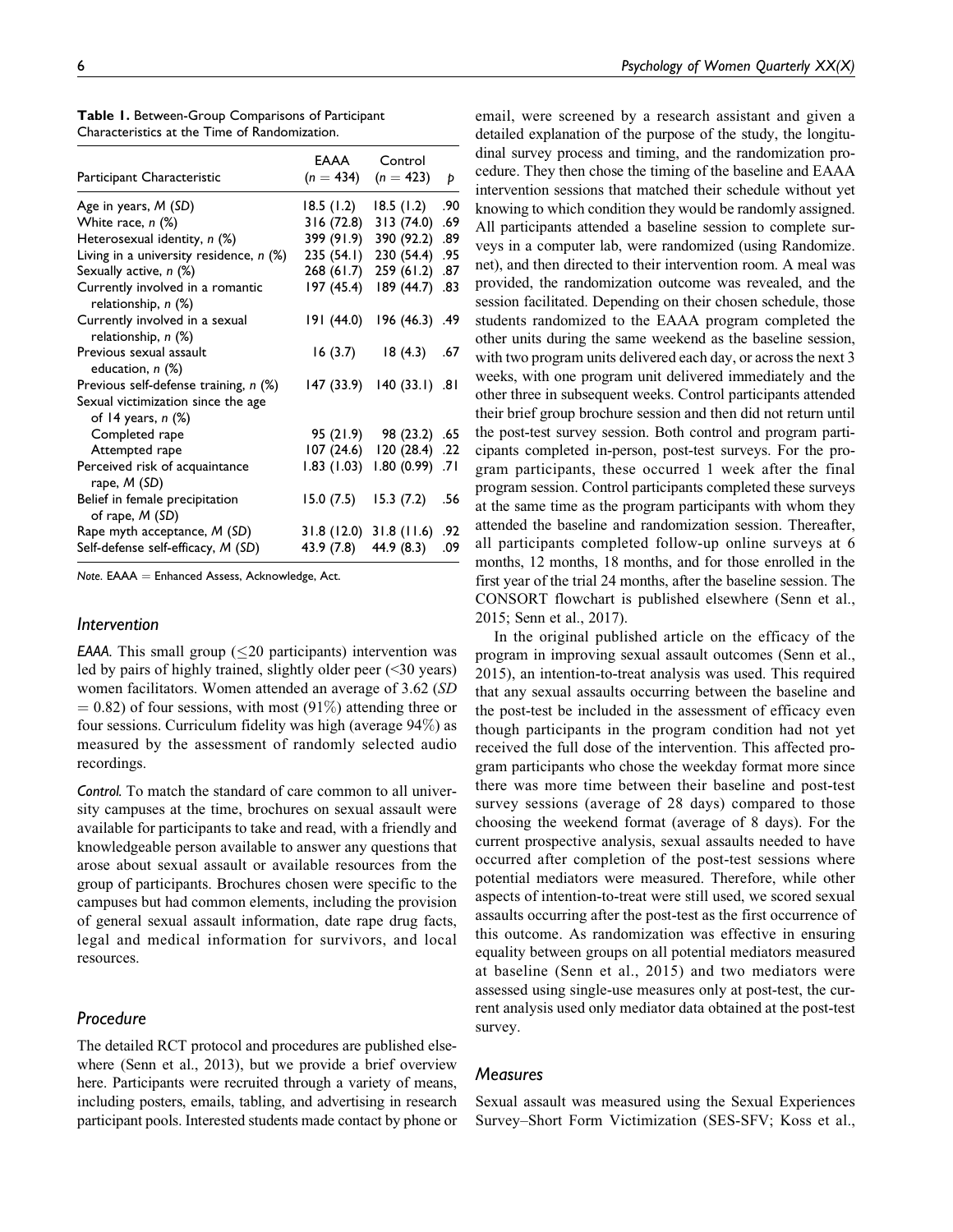2007). The SES-SFV provides participants with seven items consisting of a stem that describes a sexually coercive or assaultive act or attempted act (e.g., "A man put his penis into my vagina or [someone] inserted fingers or objects without my consent by ... "), followed by five descriptions of perpetrator tactics or strategies (e.g., "using force, for example, holding me down with their body weight, pinning my arms, or having a weapon"). The tactics range from verbal pressure to physical force. Given the gender-specific focus of the program, we removed the gender-neutral reference to "someone" to ensure reports were victimization by men only. Participants responded to each stem and tactic based on the frequency of occurrence (a) since the age of 14, (b) since the baseline (1-week post-program), and (c) since the last survey for 6- to 24-month follow-ups. When participants reported an attempted or completed rape, they were prompted to use a pop-up calendar to pick the (approximate if necessary) month and the day the incident happened. As such, the outcome/ dependent variable in the mediation model is analyzed as time-to-event. Victimization by attempted or completed rape between the 1-week post-program survey and 12-months of follow-up is the focus of the current analysis and randomization to the EAAA program or control group is the causal variable.

Mediators. Figure 1 illustrates the hypothesized chained multiple mediation model. Primary mediators are those variables hypothesized to have a direct link to the outcome. Secondary mediators are hypothesized to influence primary mediators without direct relationships to the outcome. Responses to these measures at a 1-week post-test are the focus of the current analysis. All measures demonstrated good internal consistency in the current sample (Senn et al., 2017).

Primary Mediators. These included situational risk detection, direct resistance, and self-defense self-efficacy. Situational risk detection was assessed using Testa et al.'s (2006) measure that provides a hypothetical acquaintance dating scenario with escalating coercion revealed at two time points (collapsed data used here) and asks the question, "How likely is it that the situation just described will result in ... " followed by 10 positive (e.g., "an evening that ends pleasantly") and negative (e.g., "You being upset by Michael's behavior") outcomes. Participants rated the likelihood of each on a 7-point scale. The 6 item Direct Resistance subscale (Testa et al., 2006, built on items from Norris et al., 1999, and Davis et al., 2004) was used to measure willingness to use effective self-defense strategies (e.g., "Forcefully push him away") in a hypothetical situation. It was administered following the coercive dating scenario described above on the same 7-point likelihood Response Scale with the data collapsed across the two time points. Self-defense self-efficacy was measured by responses on a 7-point Confidence Scale to 11 items adapted by (Senn et al., 2017) of Marx et al.'s (2001) adaptation of Ozer and Bandura's (1990) scale (e.g., "If a situation develops in which you feel you could be in danger of sexual assault, how confident are you that you could successfully think up ways to get out of that situation and then execute your plan?").

Secondary Mediators. These include (a) a single-item measure of perception of one's own general risk of acquaintance rape, Perceived Risk of Acquaintance Rape ("What are your chances of being raped by someone you know?"), rated on a 5-point scale from "very likely" to "very unlikely" (adapted from Gray et al., 1990); (b) a specific measure of victim blaming, the 6-item Female Precipitation subscale of the Perceived Causes of Rape Scale (Cowan & Campbell, 1995; e.g., "Rape is caused by women allowing the situation to get out of control"); and (c) a general measure of rape myth beliefs, the Illinois Rape Myth Acceptance Scale–Short Form (Payne et al., 1999; e.g., "Men from nice middle-class homes almost never rape").

## Statistical Analyses

Path analyses were used to fit the chained multiple mediator models. Weibull proportional hazards regression models were used because the outcomes were time-to-first completed rape and time-to-first attempted rape and as such yielded hazard ratios which can be interpreted as relative risks (i.e., risk ratios). The proportional hazards assumption was assessed by plotting  $log(-log[survival])$  versus the log of survival time and by testing the time dependent covariate in the regression models.

The total effect of the EAAA program was estimated by calculating unadjusted hazard ratios (HR) fromWeibull proportional hazards regression models that included the intervention variable as the only predictor in the models. The direct effect was estimated by calculating adjusted hazard ratios from regression models that consisted of the intervention variable and the mediators. The percentage of the mediated intervention effect was calculated from the respective intervention regression coefficients in the total effect and direct effect models as follows:  $100 \times (b_{\text{total effect}} - b_{\text{direct effect}})/b_{\text{total effect}}$  (MacKinnon et al., 2007). The interpretation of the model findings was aided by converting the resulting pathway unstandardized regression coefficients (b) to hazard ratios for the primary mediators and semipartial Pearson correlation coefficients for the secondary mediators.

We tested the primary mediators jointly using a likelihood ratio test to establish whether they are the process through which the effects of the program are realized. Full mediation, defined as a non-significant direct effect, would suggest that the mediators explain the impact of EAAA, whereas partial mediation (a significant direct effect) would suggest that the mediators are important to the EAAA outcomes but not sufficient to explain the outcome. Given that both the EAAA program and control were conducted in group sessions, all regression models accounted for clustering of outcomes within group sessions by using the generalized Huber/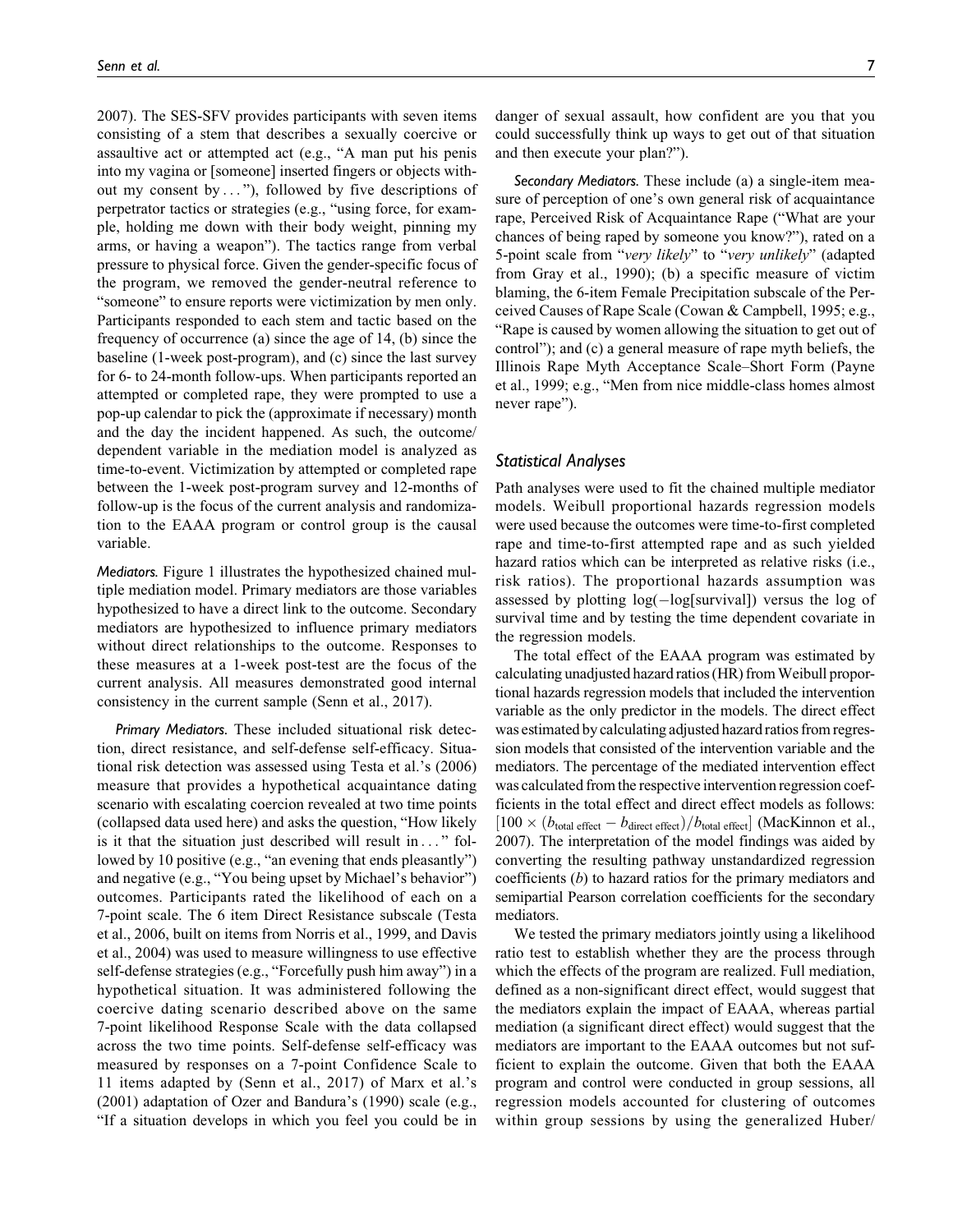

Figure 2. Total Effect Models and Final Chained Multiple Mediator Models for Completed Rape and Attempted Rape.

Note. (Panel A) The total effect, relating intervention group to completed rape without mediators, in terms of a hazard ratio was .55 (b =  $-.601$ , relative risk reduction  $= 45\%$ , p  $=.037$ ). After accounting for clustering the p value was .055. The total effect, relating intervention group to attempted rape without mediators, in terms of a hazard ratio was .41 (b = -.893, relative risk reduction = 59%, p = .011). (Panel B) The direct effect, relating intervention group to completed rape with mediators, in terms of a hazard ratio was .97 (b = -.029, relative risk reduction = 3%, p = .933); the percentage of the mediated intervention effect was 95.2% (p < .001). The direct effect, relating intervention group to attempted rape with mediators, in terms of a hazard ratio was .80 (b = -.217, relative risk reduction = 20%, p = .595); the percentage of the mediated intervention effect was 75.7% ( $p < .001$ ). Solid lines represent significant paths and dashed lines represent nonsignificant but hypothesized paths. CpltRape = completed rape; AttmRape = attempted rape; OwnRisk = perceived risk of acquaintance rape; FPrecip = belief in female precipitation of rape; RapeMyth = rape myth acceptance; RiskDet = risk detection; DResist  $=$  direct resistance; SDSE  $=$  self-defense self-efficacy.

White/sandwich estimator of the variances. The extent of clustering was characterized by design effects. All analyses were conducted using Stata Version 16 (StataCorp LLC, College Station, TX, USA) and SAS Version 9.4 (SAS Institute Inc., Cary, NC, USA), and results with  $p$  values less than .05 were considered statistically significant.

## **Results**

As shown in Table 1, the randomization of a relatively large number of women into the trial yielded two similar groups with regard to demographics, sexual experience, and potential mediators (those assessed pre-randomization), and therefore no adjustment for baseline covariates was necessary in the analyses. Among the 857 women included in the present study, 52 (6.1%) experienced a completed rape and 43 (5.0%) experienced an attempted rape between the time of completing the post-test survey and 12 months of follow-up, and only  $2.1\%$  (9 of 434) in the EAAA program and 2.6% (11 of 423) in control were lost to follow-up. As both the outcome event rates and lost to follow-up rates observed in the present study were low, it is permissible to calculate the percentage of the mediated intervention effect from the respective intervention regression coefficients without concern of bias (Burgos Ochoa et al., 2020). With regard to model proportionality assumptions, the plots of  $log(-log[survival])$  versus the log of survival time yielded relatively parallel lines and the test of the time dependent covariate in the regression models yielded non-significant p values (.36 and .14 for completed and attempted rape, respectively). As the EAAA program and control sessions were conducted in 93 groups (clusters),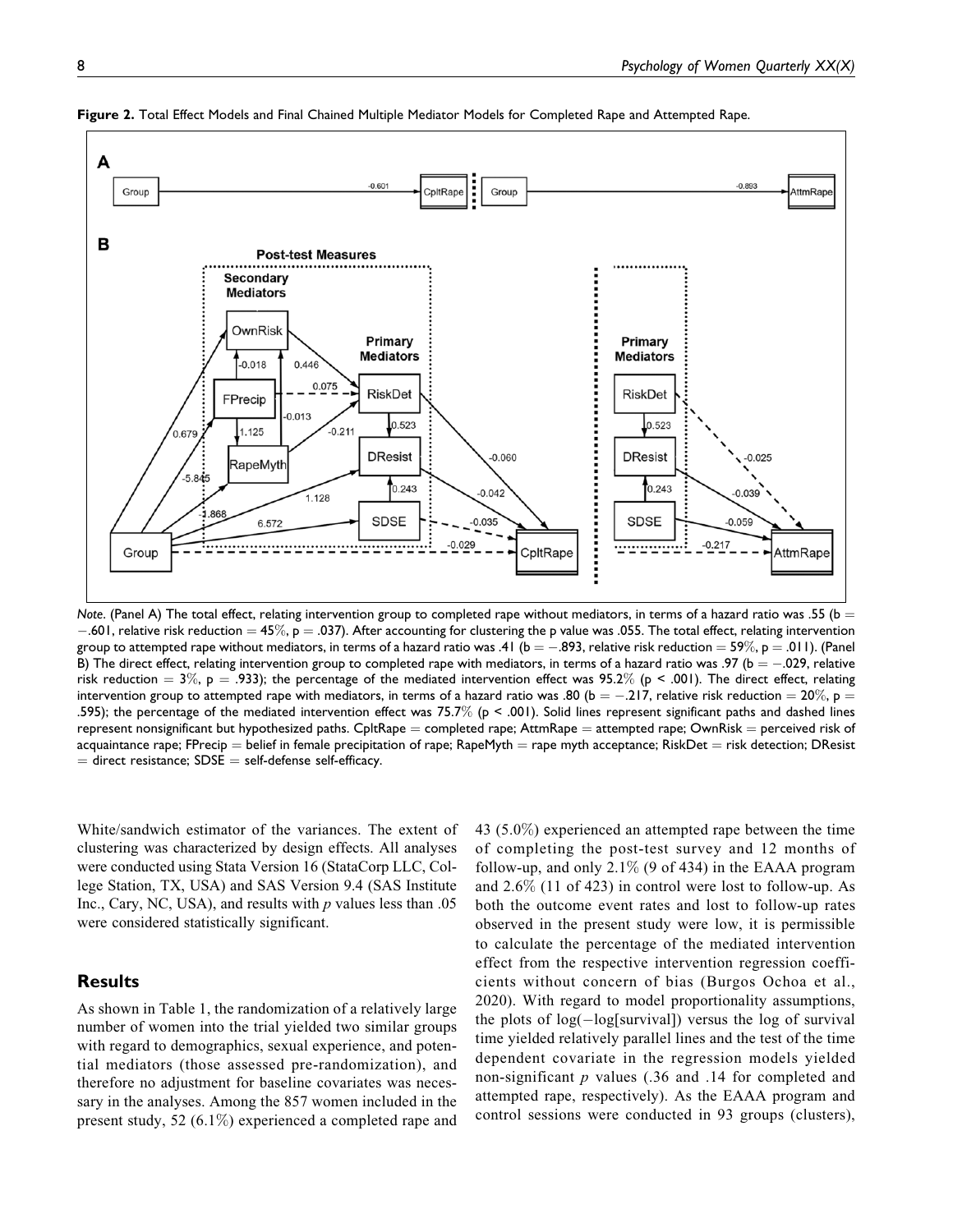|                                                                    | <b>Completed Rape</b>                       |                                   |           | Attempted Rape                              |                                   |            |
|--------------------------------------------------------------------|---------------------------------------------|-----------------------------------|-----------|---------------------------------------------|-----------------------------------|------------|
| Global Primary <sup>a</sup>                                        | Likelihood Ratio Test<br>$LR_{3df} = 31.92$ |                                   | Þ<br>5001 | Likelihood Ratio Test<br>$LR_{3df} = 20.50$ |                                   | D<br>5.001 |
| $RiskDet -$<br>$DResist$ —<br>$\rightarrow$ Outcome<br><b>SDSE</b> |                                             |                                   |           |                                             |                                   |            |
| Primary mediators <sup>b</sup>                                     | $b_{\rm Adjusted}$                          | $\mathsf{HR}_{\mathsf{Adjusted}}$ | Þ         | $b_{\rm Adjusted}$                          | $HR_{\footnotesize\rm{Adjusted}}$ | D          |
| $RiskDet \rightarrow Outcome$                                      | $-0.060$                                    | 0.94                              | .016      | $-0.025$                                    | 0.97                              | .281       |
| $DResist \rightarrow Outcome$                                      | $-0.042$                                    | 0.96                              | .032      | $-0.039$                                    | 0.96                              | .033       |
| $S$ DSE $\rightarrow$ Outcome                                      | $-0.035$                                    | 0.96                              | .121      | $-0.059$                                    | 0.94                              | .006       |
| $Group \rightarrow Outcome$                                        | $-0.029$                                    | 0.97                              | .933      | $-0.217$                                    | 0.80                              | .595       |

Table 2. Regression Coefficients for the Primary and Secondary Mediators in the Final Path Diagram With Respective Hazard Ratios and Correlation Coefficients for Completed and Attempted Rape.

| Completed and Attempted Rape |                            |         |  |  |
|------------------------------|----------------------------|---------|--|--|
| <b>D</b> Adjusted            | <i><b>T</b>Semipartial</i> | Þ       |  |  |
| 0.679                        | .24                        | $500 -$ |  |  |
| $-0.018$                     | $-.07$                     | .026    |  |  |
| $-0.013$                     | $-.08$                     | .017    |  |  |
| $-5.845$                     | $-.39$                     | $500 -$ |  |  |
| $-1.868$                     | $-.07$                     | .009    |  |  |
| 1.125                        | .64                        | 5.001   |  |  |
| 0.446                        | .07                        | .027    |  |  |
| 0.075                        | .05                        | .114    |  |  |
| $-0.211$                     | $-.23$                     | $500 -$ |  |  |
| 1.128                        | .06                        | .023    |  |  |
| 0.523                        | .50                        | 5.001   |  |  |
| 0.243                        | .20                        | 5.001   |  |  |
| 6.572                        | .46                        | $500 -$ |  |  |
|                              |                            |         |  |  |

Note. RiskDet = risk detection; DResist = direct resistance; SDSE = self-defense self-efficacy; OwnRisk = perceived risk of acquaintance rape; FPrecip = belief in female precipitation of rape;  $\text{RapeMyth} = \text{rape}$  myth acceptance;  $\text{HR} = \text{hazard ratio}$ .

Likelihood ratio test assessing the joint (global) significance of the three primary mediators.  $\,^{\rm b}$  Each row indicates each mediator's contribution to the model beyond their interrelations with other mediators; estimated from the final chained multiple mediator models that adjusted for all primary and secondary mediators and clustering.

with an average of 9.2 participants in each group, the within-group clustering resulted in design effects of 1.19 for completed rape and 1.11 for attempted rape.

For this sample of 857 women, the total effect of the EAAA program was a 45.0% reduction in the risk of completed rape (HR = 0.55,  $p = .037$ : ignoring clustering,  $p = .055$ : accounting for clustering; Figure 2, Panel A). For attempted rape, the total effect of the EAAA program was a 59.0% reduction ( $p = .011$ ). Results from the final chained multiple mediation analyses are displayed in the path diagram (Figure 2, Panel B) and numerically summarized in Table 2. The three primary mediators in the hypothesized model, when tested jointly, were responsible for a significant reduction in the sexual assault outcomes (likelihood ratio test,  $p \leq$ .001). Some of the relationships (hazard ratios) between the primary mediators and the outcomes were nonsignificant because of the interrelationships among the mediators. All are critical to the overall mediation model as evidenced by the significant likelihood ratio test. The hypothesized

secondary mediators related to each other as predicted, rape myth acceptance and belief in female precipitation partially mediated the intervention's effect on the perceptions of one's own general risk, and perception of personal risk and rape myth acceptance mediated the intervention's effect on risk detection. One hypothesized path was not supported; belief in female precipitation did not have a significant path directly to risk detection.

The model fully mediated the intervention effects for both completed rape and attempted rape by yielding direct effects of 3\%  $(p = .93)$  and 20\%  $(p = .59)$  reductions in risk, respectively. Specifically, the model mediated 95.2% ( $p < .001$ ) of the intervention effect for completed rape and mediated 75.7% ( $p < .001$ ) for attempted rape.

In our theoretical model, we assumed that secondary mediators work solely through a primary mediator, so we also examined a model with paths from these secondary mediators to the outcome to test this presumption. The percentage of mediation did not increase. In addition, we evaluated whether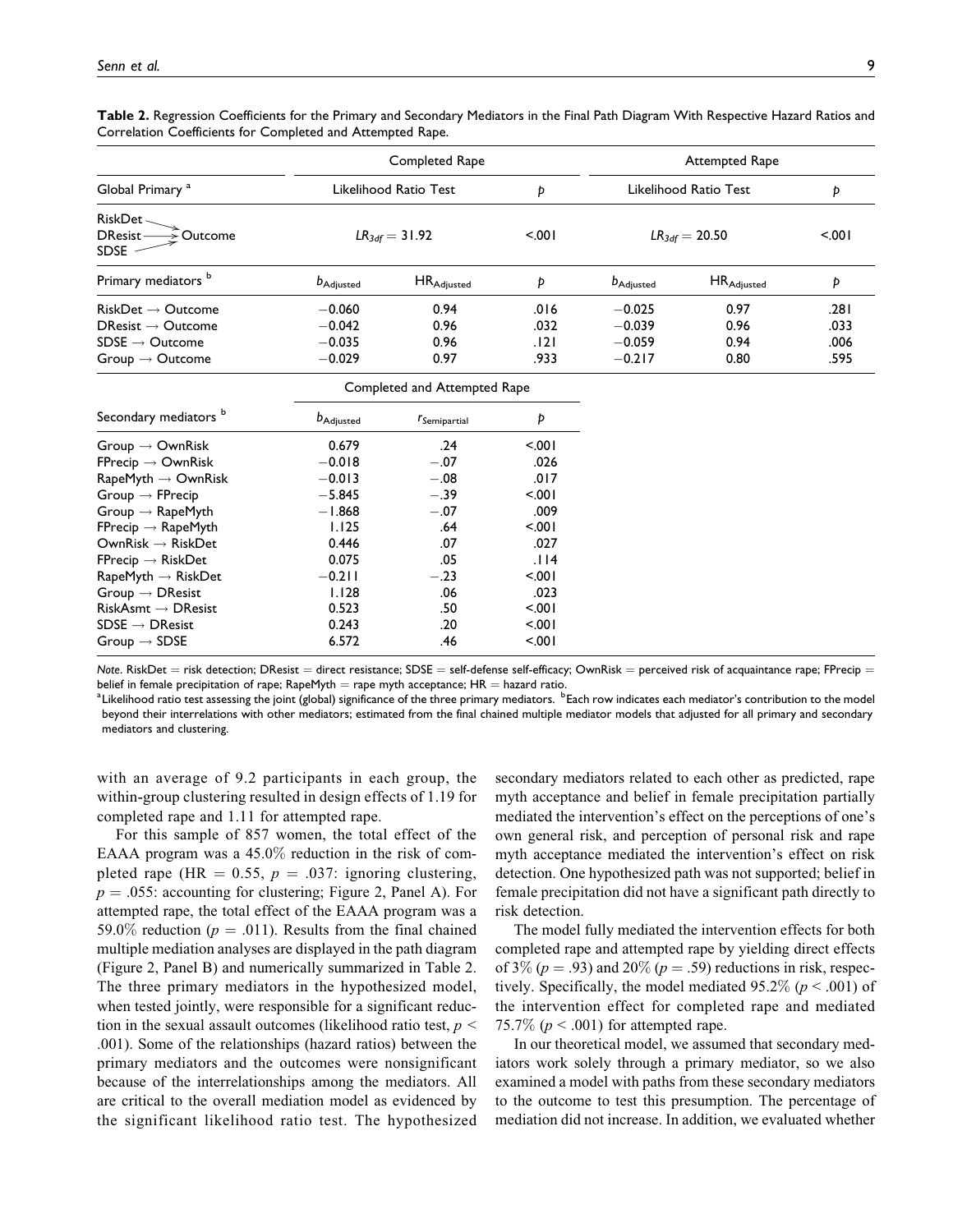an all-paths model would improve mediation of the outcome over our theoretical model. Again, the percentage of mediation did not increase.

## **Discussion**

In sexual violence prevention practice, we generally have presumed that effective programs work to achieve their outcomes in the ways that we theorized; however, we cannot move our theory and practice forward unless we test these models or mechanisms directly. Until recently, sexual violence prevention programs have not been sufficiently effective to warrant this type of exploration nor have the evaluation studies been sophisticated enough in design, sample sizes, quality of measured outcomes, and so on, to allow it. The current findings contribute to the sexual violence prevention field by advancing our understanding of how a sexual assault resistance program for university women works to reduce the sexual victimization that women experience.

Although mediation analyses often focus on one mediator at a time (Baron & Kenny, 1986; Preacher & Hayes, 2004), we used a chained multiple mediation analysis, which accounts for the relationships among the mediators. This analysis confirmed that the theoretical model we tested fully mediates the program's effects on sexual assault. In other words, the direct program effect is no longer statistically significant when the mediators are included in the model. More important, and surprising perhaps, the theoretical model tested accounts for 95% of the reduction in completed rape and 76% of the reduction in attempted rape. This is an unusually large mediation effect and provides strong support for EAAA's theoretical and evidentiary underpinnings (Nurius & Norris, 1996; Rozee & Koss, 2001). The theory works extremely well to explain the positive outcomes of sexual assault resistance education for women students in the early stages of their university studies.

# Primary Mediators of Program Reductions in Sexual Assault

Based on theory and prior evidence, we hypothesized that the EAAA program would reduce completed and attempted rapes through changes in three key mechanisms—risk detection, self-defense self-efficacy, and direct resistance. As expected, the three primary mediators worked together in producing the program's effects on sexual assault.

We explicitly included two of the hypothesized primary mediators, risk detection and self-defense efficacy, because they were key aspects of Nurius and Norris's cognitive ecological model, the theory upon which the AAA approach and the EAAA program are built. Risk detection is involved in the primary appraisal of a social situation involving an acquaintance as dangerous and, therefore, in need of a response. Self-defense self-efficacy is involved in the secondary appraisal of a coercive sexual situation as something that can be overcome by, or coped with, using women's own resources. Improving risk detection is generally viewed as a necessary goal of an intervention but not sufficient to lead to better outcomes (Vitek et al., 2018). After all, one could see danger and not know what to do, say, or the options available to take actions, leading to passivity or non-response (Macy et al., 2006; Nurius et al., 2004). Self-efficacy is critical to people being able to implement changes in their lives (Bandura, 1977), and past research has shown that confidence is related to an increased likelihood of women responding assertively in sexual assault situations (Vitek et al., 2018).

However, knowing more about one's options and effective responses and being willing to use them are also important to action. Because expanding these available resources (i.e., women's knowledge and capabilities) is theorized to reduce barriers to resistance (Rozee & Koss, 2001), we also included women's selection of, and willingness to use, the resistance strategies known to be the most effective in an acquaintance sexual assault situation, namely, direct, forceful verbal and physical strategies (e.g., Tark & Kleck, 2014).

This model supports the necessity of designing resistance programming to influence all three primary mediator components of the AAA model (Rozee & Koss, 2001). The multiple mediation analysis shows how risk detection, self-defense self-efficacy, and direct resistance strategies operate when they are considered together. Risk detection and direct resistance are correlated. After all, if danger is not detected, assertive or forceful actions will not be taken, and vice versa. Self-defense self-efficacy and direct resistance are also correlated. This makes sense for exactly the reason that we, and other researchers (Hollander, 2016, 2018; Rozee & Koss, 2001), argue for their inclusion in the model. Specifically, they are both necessary for resistance to be undertaken. A woman who lacks the general confidence in her ability to take action to stand up for or defend herself is unlikely to report that she would use defensive actions in a specific situation. Similarly, high confidence that she could problem-solve and defend herself in an acquaintance situation could be misplaced, if she is unable to detect risk in the early stages of the situation, when more defensive options are available compared to later stages, or if she lacks knowledge of likely effective strategies.

Altogether, these findings support Rozee and Koss's (2001) AAA conceptualization and claims that women would benefit substantially from increased ability to assess danger in acquaintance situations, overcome emotional obstacles to acknowledge risk and feel prepared and confident knowing that resistance is possible, and then to take action using their own judgment and the best strategies available to them. Even though we measured risk detection and direct resistance in response to hypothetical situations, these factors together with self-defense self-efficacy explained the lower levels of completed and attempted rape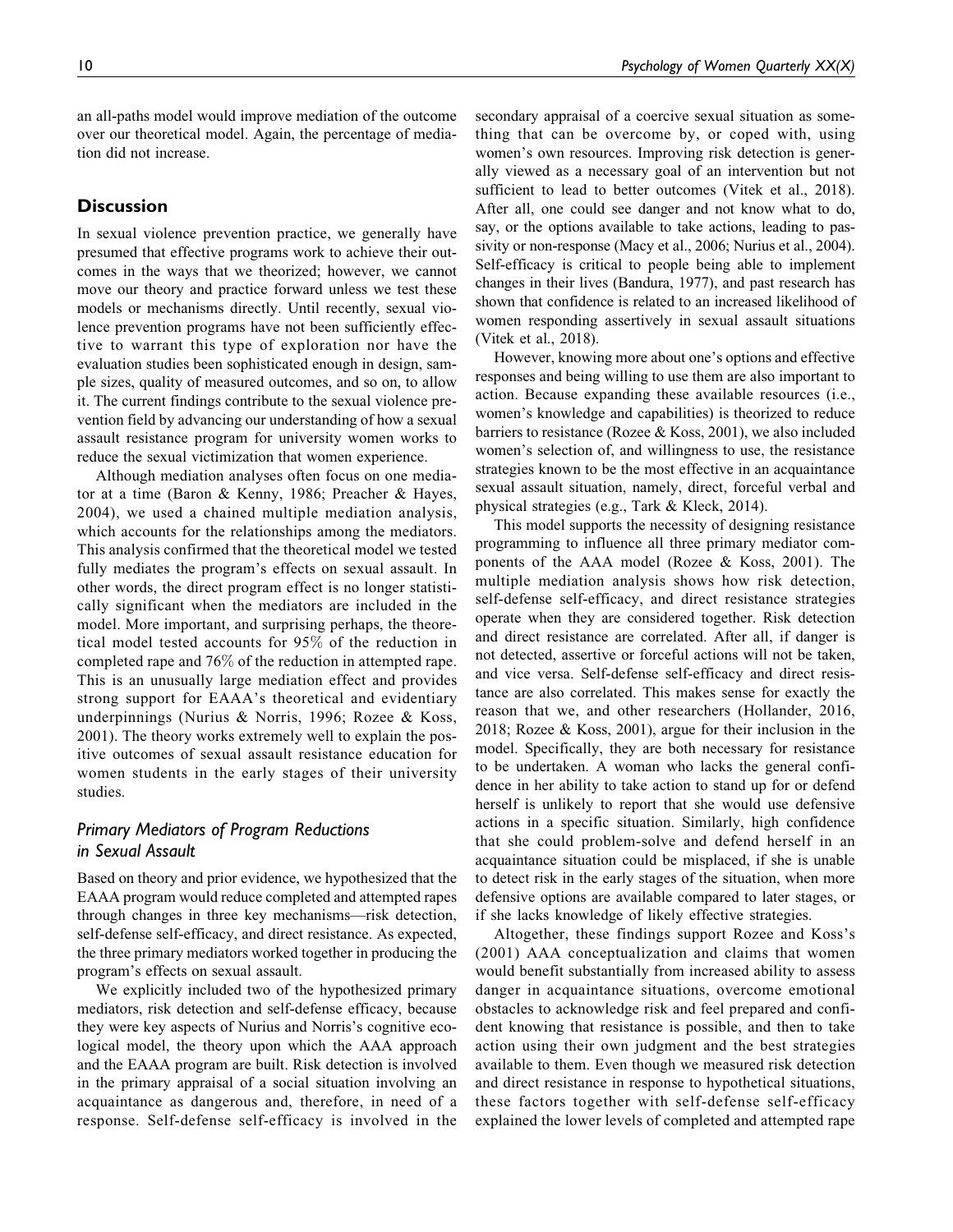reported by the women across the year following program participation. Therefore, the content and activities within EAAA, which increased knowledge of sexual assault risk cues in men's behavior and in social situations, increased theoretical and practical knowledge of effective resistance strategies in acquaintance situations, and enhanced women's confidence in their own judgment and abilities (Senn et al., 2017) all play important roles in reducing sexual victimization.

# Secondary Mediators of Program Reductions in Sexual Assault

Detection of danger is extremely difficult in acquaintance social situations where building friendships or intimate relationships, studying, partying, or otherwise having fun are the focus of the interactions, and coercive and controlling strategies usually start slowly and escalate (Norris et al., 1996; Norris et al., 1999; Nurius, 2000; Nurius & Norris, 1996). Based on the research literature, we added three potential secondary mediators affected by the EAAA program to the theoretical model: women's perceptions of their own general risk of sexual assault, belief in rape myths, and the pernicious myths that hold rape victims responsible. The analysis strongly supported the indirect role of all three in achieving program improvements in sexual victimization through enhancing women's ability to detect risk, one of the primary mediators. However, unlike our test of mediation for the sexual assault outcomes, which is based on prospective data, our test of the mediation of the primary mediators was cross-sectional, disallowing conclusions of causality. Nevertheless, these findings provide evidence of how improvements in one of the primary mediators, risk detection, might be accomplished by the program's content and process.

We used only a single item measure of perception of own general risk of sexual assault, which made underestimation of effects more likely (e.g., Beal & Dawson, 2007). Despite this, increasing women's perceptions of their own general risk of acquaintance sexual assault was an important link in the chain to better risk detection in a specific situation. Vitek et al. (2018) have suggested that the optimism bias may be related to all three stages of the AAA model, not just risk detection. In our test of the full (all paths) model, which failed to improve mediation, paths from perception of general risk to the other primary mediators, self-defense self-efficacy and direct resistance (representing the final two stages of the AAA conceptualization and secondary appraisal and coping in the cognitive ecological model), were not supported. Although a test of Vitek et al.'s hypothesis with a more nuanced and robust measure should be attempted in the future, our analysis suggests that the model works extremely well when the benefits of increasing perception of one's own general risk modestly are presumed to act through increasing risk detection.

As expected, the secondary mediators were inter-related. Reducing women's already low general rape myths, which include but extend beyond victim-blaming attitudes, may allow them to appreciate the gendered social reality and see themselves as potentially vulnerable to acquaintance sexual assault. In the analysis, lowered general rape myth acceptance was directly related to higher perception of one's own general risk, and then through that perception of personal risk contributed to improvements in risk detection. We suspect that undermining the general rape myths that focus on excluding known men from being considered as perpetrators could be responsible for this contribution to risk detection. EAAA's ability to reduce woman-blaming beliefs specifically was also important. It was indirectly related to increased risk detection through women's higher acknowledgment of their personal risk of acquaintance sexual assault. Both the content and philosophy of EAAA as well as the rigorous training process for facilitators aim to ensure that woman-blaming is interrupted and undermined as it arises during the group intervention. This program feature proves to be very important in improving participants' risk detection through lower general and specific rape myths.

To be clear, we are not calling for a return to the problematic past practice of entirely, or primarily, focusing sexual assault prevention on undermining rape myths (Morrison et al., 2004). Unsurprisingly, given the complicated nature of the cultural discourses about sexual assault and women's varied experiences, as well as the tenuous link between attitudes and behavior (Fishbein & Ajzen, 2011), reducing negative attitudes about rape alone does not reliably increase bystander behaviors or reduce victimization or perpetration (DeGue et al., 2014; Fenton et al., 2016). This was confirmed in our analysis as direct pathways from attitudes to the sexual assault outcomes were not supported. Nevertheless, we have shown that even though women hold relatively low levels of belief in rape myths and victim-blaming and there is no direct link to reduced sexual assault, reducing belief in rape myths appears to have specific benefits for women's resistance to sexual assault. It is related to improved risk detection in acquaintance situations. Faster and more accurate detection of danger is necessary for the benefits of any resistance, risk reduction, or self-defense program to be fully realized.

### Attempted Versus Completed Rape

Our analyses were focused on two categories of sexual assault. First, we applied the model to the completed (oral, anal, and vaginal) rape outcome, which is central to most studies of sexual assault prevention. The mediation model explains the EAAA program's effects across the diverse perpetrator tactics assessed by the SES. Similar to other studies of university students' experiences, a large proportion of these rape experiences involved alcohol (Abbey, 2011; Klein et al., 2018; Krebs et al., 2009). Nonetheless, because past research has demonstrated that alcohol consumption impairs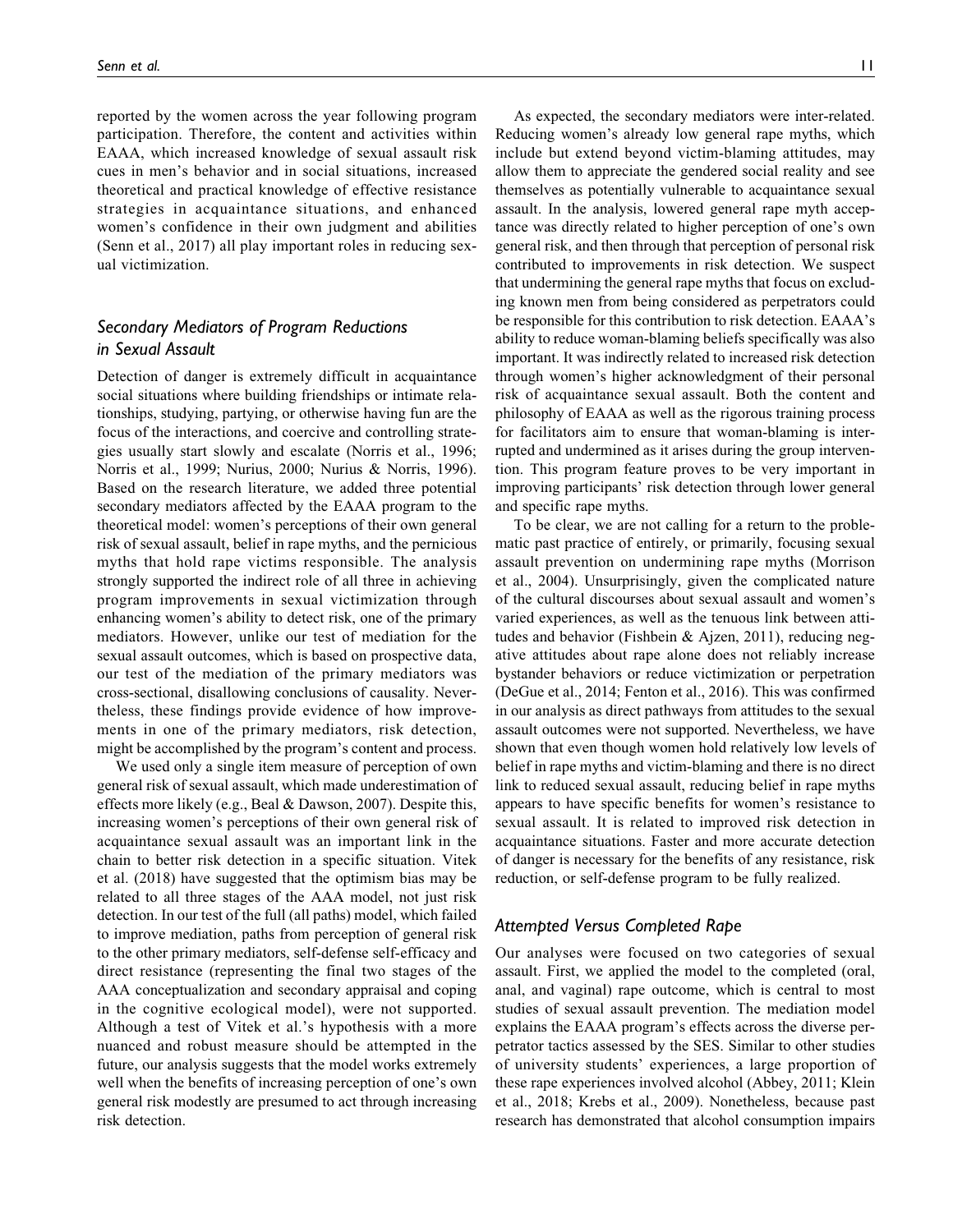risk detection (e.g., Parks et al., 2016) and response/resistance (e.g., Davis et al., 2004; Stoner et al., 2007) to sexual coercion, future research could explore the specific ways in which EAAA resistance education contributes to, and might be limited in, reducing alcohol-involved sexual assaults specifically.

Second, we tested the same theoretical model for attempted rape. However, the model tested was based on theory and evidence primarily derived from research on completed rape. Despite this, the same mediation model predicted a large proportion of the program-produced reduction in attempted rape. This suggests there is substantial overlap in the mechanisms that explain EAAA's positive effects in reducing both completed and attempted rapes. A somewhat lower percentage of mediated effect was found for attempted rape (76% vs. 95%), which suggests that there may be room for other mediators to be added to the model when considering attempted rape. We provide some possible explanations for the results involving attempted rape based on the current study and past research to guide future research.

Women cannot control whether men in their social environments will be coercive, so reductions in attempted rape victimization mean that some men who were coercive were not able to execute their plans or increase their level of intrusion. Reductions in attempted rape may have been accomplished by women detecting early warning signs from verbal indications of men's attitudes (e.g., sexual entitlement) or behavior (e.g., attempts to socially isolate them) and leaving the situation before the men became coercive. This requires trusting their instincts or perceptions at earlier stages, something that we did not directly measure. Further, they may have used forceful verbal or physical strategies that interrupted the trajectory of coercion (e.g., "you are crowding me, MOVE AWAY" or a wrist-release to make him let go as he grabbed her wrist to try to move her to a more isolated location). Women tend to match their force to the force being used against them (Tark & Kleck, 2014), so detailed study of the forms of direct resistance corresponding with particular instances of attempted rape may offer some clues to what works some or most of the time. Alternatively, or in addition, women may have engaged in other strategies to undermine risk factors that enhance perpetrators' advantages (e.g., isolation) that are not included in the direct resistance measure (e.g., called a friend to join them at the party when a guy who was in attendance made them feel uncomfortable; Anderson et al., 2016). Thus, our findings for attempted rape can be explained (at least in part) by components of the AAA model.

However, because some (24%) of the program effect for attempted rape was not explained by the model, we likely need to look beyond the AAA model to explain the program's success in reducing attempted rape. A combination of quantitative and qualitative research with women who have taken resistance programs may be needed for further theory development.

Directly measuring the benefits of the fourth unit's positive sexuality enhancement of the AAA model could also improve our understanding of how EAAA works to reduce attempted rape. This unit contributes to resistance education by challenging societal messages that women's sexual desires are of lesser importance than are those of men. It addresses the absence of high-quality sexual education and discussion of women's sexual desires in society at large (Fine, 1988; Fine & McClelland, 2006) and how normative (hetero)sexual practices put men's (presumed) sexual needs ahead of women's (Hollway, 1984). This latter discourse, in particular, has been implicated in acquaintance sexual assault (Gavey, 2005). Due to participant burden, we did not measure women's awareness of their own desires and values or their confidence in asserting these in various situations, although earlier work has shown benefits (Senn et al., 2011). For heterosexual and bisexual women, who constituted the majority of the sample, increases in sexual knowledge and confidence would be expected to contribute to faster risk detection, particularly identification of sexual pressure and other coercive tactics.

In general, it may be wise for future researchers to do what we did not, that is, to think through the theoretical model for attempted rape specifically from the start. In this way, additional constructs could be identified and measured. We encourage researchers to include analysis of attempted rape experiences and avoid treating them as "non-events" (Cermele, 2010) or as less important (Hollander & Rodgers, 2014) when evaluating prevention programs and testing theoretical models so that we hone our broader sexual assault prevention knowledge and skills.

#### Strengths and Limitations

Our study's prospective design provided many benefits and allowed us to test the influence of mediators at one point in time (post-test) on subsequent sexual victimization. As a result, we could infer causality for that outcome. However, we could only do a cross-sectional analysis of the relationship of the secondary mediators with the primary mediator, risk assessment. Although risk detection was related to the attitudes and beliefs serving as secondary mediators and these attitudes and beliefs improved after participation in the program, we cannot conclude that the improvements in risk detection were produced by the changes in attitudes and beliefs. Further research is needed.

Our sample size was large, our retention was high  $(>97\%)$ , and our conclusions are based on the responses of women with and without rape experiences prior to their participation in the research. Despite these strengths, our sample was not large enough to reliably evaluate the model separately for women with and without prior sexual victimization experience (i.e., to test whether victimization moderates the mediation model). We explore similarities and differences in EAAA's program effects for individual outcomes by prior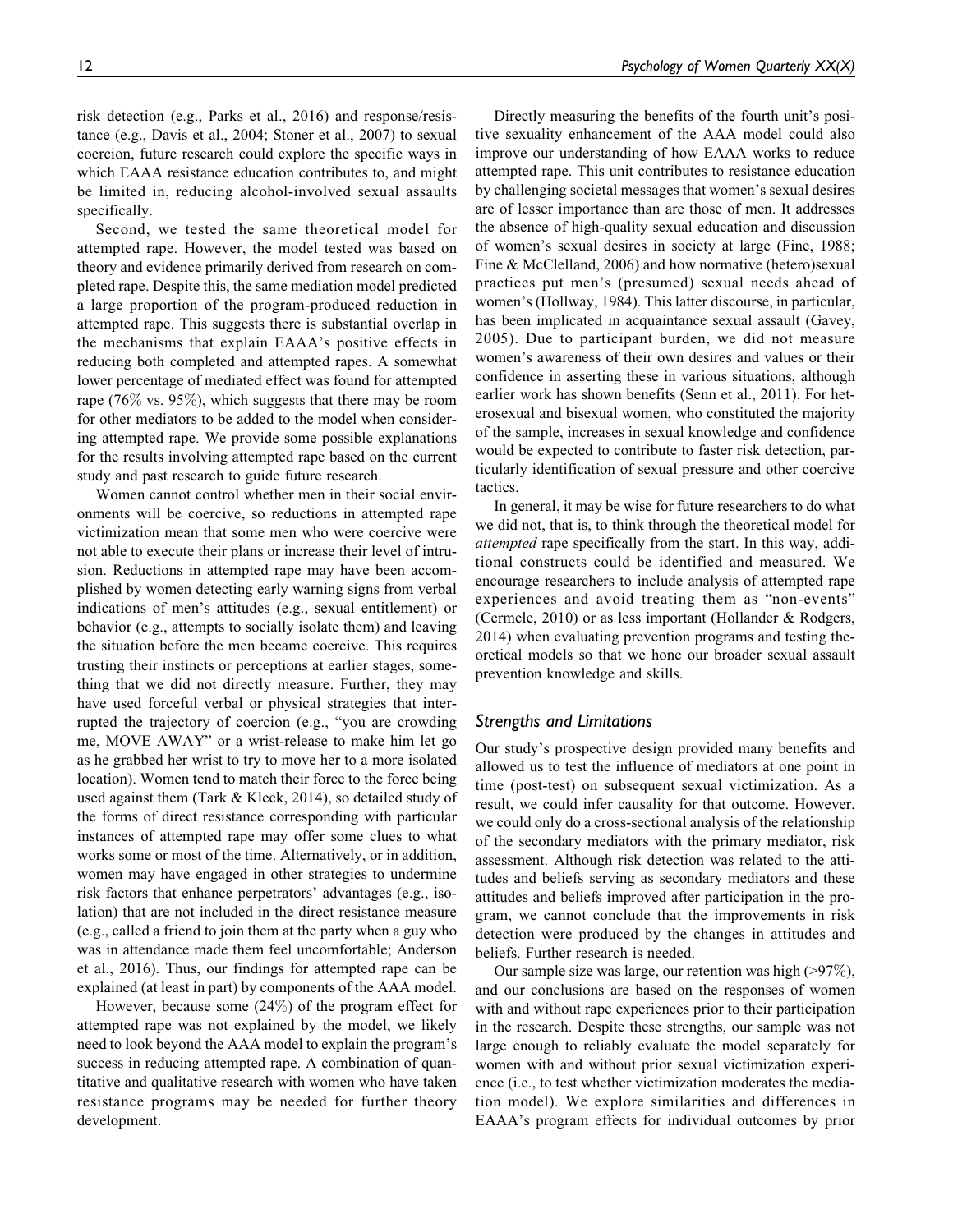victimization elsewhere (Senn et al., in press), but await future research with larger samples for this more complex analysis.

Our test of the theoretical model was applied to a large and diverse sample of university students who identify as women. We are working now to expand the populations who may benefit from resistance programming of this type and would then be able to test whether the same or similar mediation model applies. We are currently adapting EAAA for younger girls and will be evaluating the adapted version in an RCT. We are also working with other scholars to lay the groundwork for an adaptation of the EAAA model specifically for trans-identified students, if it is appropriate.

The field has many good measures but needs more in the domains key to women's resistance to sexual violence and several measures, which we used as the best available, have limitations. Perception of personal risk is clearly important to women's ability to detect risk as we were able to conclude this even with an imperfect single-item measure. Still, there is a need for a multi-item measure of perception of sexual assault risk (and the related optimism bias) with good psychometric properties. We join other researchers (e.g., Vitek et al., 2018) in also calling for improved measurement of risk detection. Testa et al. (2006), building on the work of others (Davis et al., 2004; Norris et al., 1999), developed the strong measures of risk detection and direct resistance used in our research. However, participants are responding to a specific two-part scenario of a dating interaction with a coercive man. Scenarios for acquaintance situations that are relevant for women who do not date men, due to their sexual identity or cultural/religious/political background, are needed. Moreover, an ability to measure and then collapse across responses to multiple situations and contexts would strengthen the measurement of the constructs. Other available risk perception measures (Messman-Moore & Brown, 2006) could also be improved with more scenario options. Currently, once these measures have been used in a longitudinal study, they cannot be presented again because the "end of the story" is now known. This is a limitation for understanding how program effects are mediated for the longer term.

Our analysis was also limited by our failure to include measures of implied mediators. For example, we presumed that if women improved their risk detection and used more direct, forceful resistance strategies, they had overcome at least some of the known obstacles to assessing, acknowledging, and acting to resist acquaintance sexual assault. Our analyses would have been improved by measuring changes in women's endorsement of known obstacles and assessing whether this process variable acts as a primary or secondary mediator. We also did not measure what is variously described as relationship investment or motivation to maintain relationships with men, yet this is the hypothesized origin of one specific psychological barrier to acknowledging danger and/or resisting men they know, particularly for heterosexual women (Macy et al., 2007; Norris et al., 2018; Nurius

et al., 2004). EAAA explicitly acknowledges this motivation (and its positive roots) and uses various approaches to undermine its application in circumstances where risk cues have been detected. Explicit measurement of this barrier for acquaintance rape resistance may have improved the model.

Some researchers have suggested that the experience of learning physical and verbal self-defense changes how women experience their bodies, including their sense of inhabiting and having ownership of them (i.e., embodiment; see Piran, 2016) and that this can lead to increased demands that boundaries be respected and resistance when boundaries are violated (Hollander, 2004; Hollander, 2014). Inclusion of measures of embodiment and of experiences setting and protecting boundaries might both be fruitful additions for future research. Qualitative research with young women who have experienced the program could also potentially expand our knowledge of other ways in which this type of education affects them.

#### Practice Implications

The current study builds on our previously published research in offering important insights for practitioners of empowerment self-defense. Previous analysis showed that a relatively small number of hours (3 of 12) of instruction focused on verbal and physical self-defense in acquaintance situations is sufficient to increase confidence and willingness to use the strategies that research has shown are most likely to be effective. Current findings show that these two benefits also contribute to reductions in attempted and completed rape. Detecting risk in social situations and men's behavior is neither obvious nor easy because of the emotional obstacles to seeing danger when it is present in acquaintance situations. Our findings show, however, that significant attention must be paid to this kind of risk detection to achieve these dramatic benefits. Finally, our findings demonstrate the importance of creating a self-defense learning environment that directly contradicts woman-blaming and rape myths.

In recent years, sexual violence prevention researchers have come together in calling for universities to develop comprehensive sexual violence prevention plans, including both targeted and universal (bystander) prevention programming to achieve meaningful change (e.g., Bonar et al., 2020; Orchowski et al., 2018). By contrast, in the current political climate with burgeoning roles and responsibilities and limited resources, university administrators who are responsible for developing prevention policies and staff in prevention roles may feel pressured to offer a single, one-size fits all, online or in person prevention program for students. The current study provides compelling evidence to defend the implementation of theoretically grounded, evidence-based prevention practices. The findings show the specific mechanisms by which resistance education on campus works to empower women and reduce the likelihood that they will experience sexual violence. Specifically, offering sexual assault knowledge and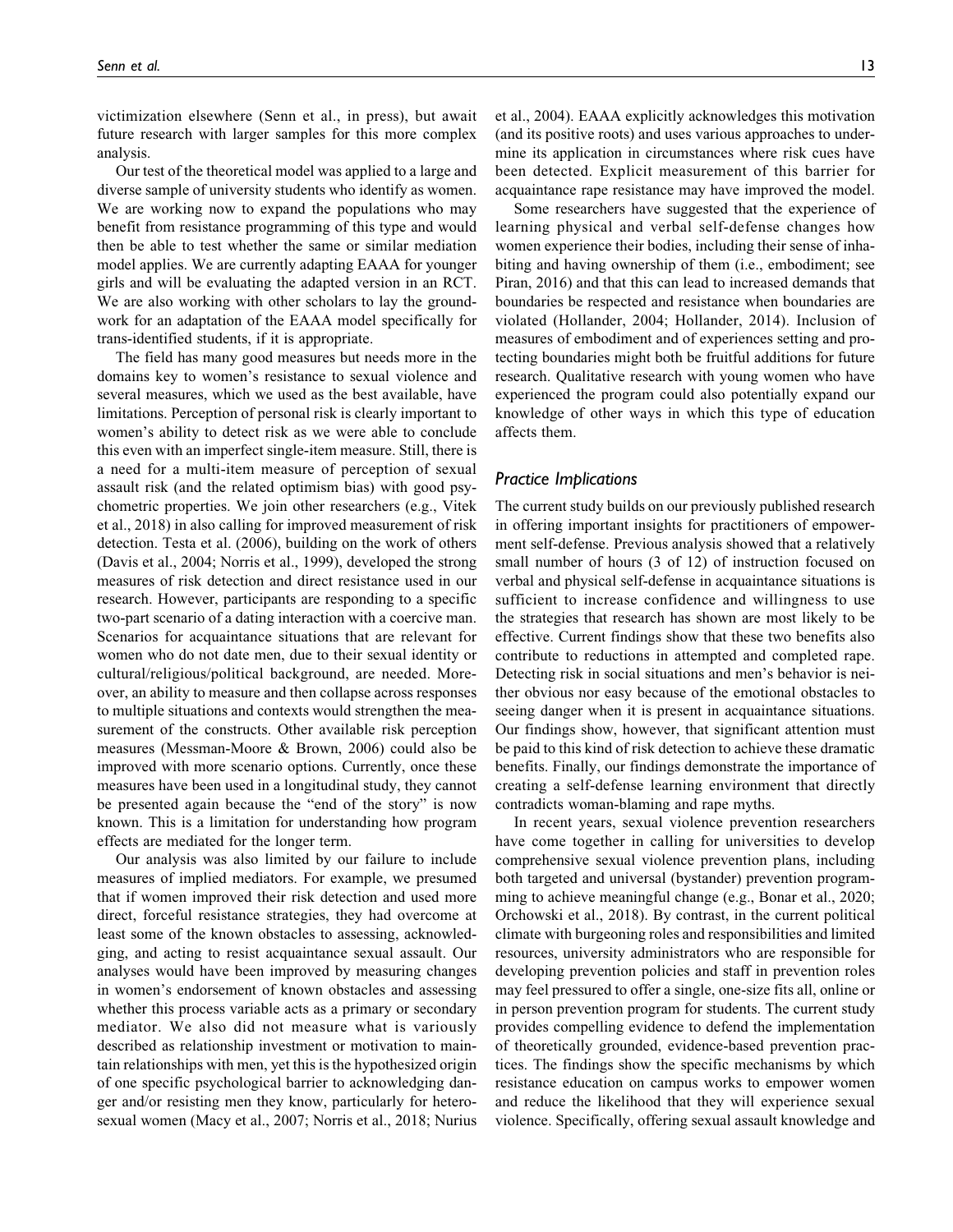challenges to rape myths and perceptions that sexual violence can only occur to others and not oneself lays the foundation for effective education. However, this is not enough. Achieving large reductions in attempted and completed rape requires that program content and practices build on this foundation by improving risk detection in social interactions with acquaintances, providing a context within which women can safely identify and reduce emotional obstacles to risk detection and resistance, and increasing women's repertoire of effective strategies and confidence to interrupt and resist sexual coercion and sexual assault attempts. Providing even more benefit than we demonstrated may be possible through enhanced programming; providing less is not defensible.

## Conclusion

The chained multiple mediation analysis showed that the hypothetical model underlying the EAAA program explains the dramatic reductions in sexual violence experienced by program participants. Sexual assault is not inevitable (Bevacqua, 2000; Radtke et al., 2020). Empowering students who identify as women with knowledge and skills and providing a place and time for application and practice can make a profound difference in their lives. Although we await cultural change and interventions that can prevent sexual violence perpetration reliably and substantially, resistance education for women should be one critical piece of all comprehensive sexual assault prevention plans.

#### Authors' Note

This study was registered with [ClinicalTrials.gov](http://ClinicalTrials.gov) (Identifier NCT01338428). This article is based on data published in Senn et al. (2015) and Senn et al. (2017). The trial protocol was published in Senn et al. (2013).

## Declaration of Conflicting Interests

The author(s) declared no potential conflicts of interest with respect to the research, authorship, and/or publication of this article.

### Funding

The author(s) disclosed receipt of the following financial support for the research, authorship, and/or publication of this article: The study was supported by an Operating Grant from the Canadian Institutes of Health Research (FRN 110976) and by the University of Windsor.

#### ORCID iD

Charlene Y. Senn **b** <https://orcid.org/0000-0002-3463-5704>

#### **Notes**

- 1. Rozee and Koss (2001) also suggested a new direction for prevention for young men which has not been taken up to our knowledge.
- 2. This represents the important half of the two parts of the optimism bias, the gap between own and other estimates (optimism bias). This gap is being narrowed for women in the program

group only  $(p < .001)$  by the improvement in women's own perception of risk (unpublished analysis). As such, it is appropriate to connect this change to the optimism bias.

- 3. Reduction in other forms of sexual assault was also observed. Due to space limitations, we focus on attempted and completed oral, vaginal, and anal rape due to their greater impacts on women's mental and physical health.
- 4. There was no evidence of sleeper effects.

#### **References**

- Abbey, A. (2011). Alcohol and dating risk factors for sexual assault: Double standards are still alive and well entrenched. Psychology of Women Quarterly, 35(2), 362–368. [https://doi.org/10.](https://doi.org/10.1177%2F0361684311404150) [1177](https://doi.org/10.1177%2F0361684311404150)%[2F0361684311404150](https://doi.org/10.1177%2F0361684311404150)
- Anderson, R. E., Brouwer, A. M., Wendorf, A. R., & Cahill, S. P. (2016). Women's behavioral responses to the threat of a hypothetical date rape stimulus: A qualitative analysis. Archive of Sexual Behavior, 45(4), 793–805. [https://link.springer.com/](https://link.springer.com/article/10.1007/s10508-015-0682-2) [article/10.1007/s10508-015-0682-2](https://link.springer.com/article/10.1007/s10508-015-0682-2)
- Bandura, A. (1977). Self-efficacy: Toward a unifying theory of behavioral change. Psychological Review, 84(2), 191–215. <https://doi.org/10.1037/0033-295X.84.2.191>
- Banyard, V. L. (2013). Go big or go home: Reaching for a more integrated view of violence prevention. Psychology of Violence, 3(2), 115–120.<https://doi.org/10.1037/a0032289>
- Banyard, V. L., Moynihan, M. M., Cares, A. C., & Warner, R. (2014). How do we know if it works? Measuring outcomes in bystander-focused abuse prevention on campuses. Psychology of Violence, 4(1), 101–115.<https://doi.org/10:1037/a0033470>
- Banyard, V. L., & Potter, S. J. (2017). Envisioning comprehensive sexual assault prevention for college campuses. In C. B. Travis & J. W. White (Eds.), APA handbook of the psychology of women (Vol. 2). American Psychological Association. [https://doi.org/](https://doi.org/10.1037/0000060-013) [10.1037/0000060-013](https://doi.org/10.1037/0000060-013)
- Baron, R. M., & Kenny, D. A. (1986). The moderator-mediator variable distinction in social psychological research: Conceptual, strategic, and statistical considerations. Journal of Personality and Social Psychology, 51(6), 1173–1182. [https://doi-org.led](https://doi-org.ledproxy2.uwindsor.ca/10.1037/0022-3514.51.6.1173) [proxy2.uwindsor.ca/10.1037/0022-3514.51.6.1173](https://doi-org.ledproxy2.uwindsor.ca/10.1037/0022-3514.51.6.1173)
- Basile, K. C., DeGue, S., Jones, K., Freire, K., Dills, J., Smith, S. G., & Raiford, J. L. (2016). STOP SV: A technical package to prevent sexual violence. [www.cdc.gov/violenceprevention/pdf/sv](http://www.cdc.gov/violenceprevention/pdf/sv-prevention-technical-package.pdf)[prevention-technical-package.pdf](http://www.cdc.gov/violenceprevention/pdf/sv-prevention-technical-package.pdf)
- Bateman, P. (1978). Fear into anger: A manual of self-defence for women. Nelson Hall.
- Beal, D. J., & Dawson, J. F. (2007). On the use of Likert-type scales in multilevel data: Influence on aggregate variables. Organizational Research Methods, 10(4), 657–672. [https://doi.](https://doi.org/10.1177/1094428106295492) [org/10.1177/1094428106295492](https://doi.org/10.1177/1094428106295492)
- Bevacqua, M. (2000). Rape on the public agenda: Feminism and the politics of sexual assault. Northeastern University Press.
- Bohner, G., Eyssel, F., Pina, A., Siebler, F., & Viki, G. T. (2009). Rape myth acceptance: Cognitive, affective and behavioral effects of beliefs that blame the victim and exonerate the perpetrator. In M. Horvath & J. Brown (Eds.), Rape: Challenging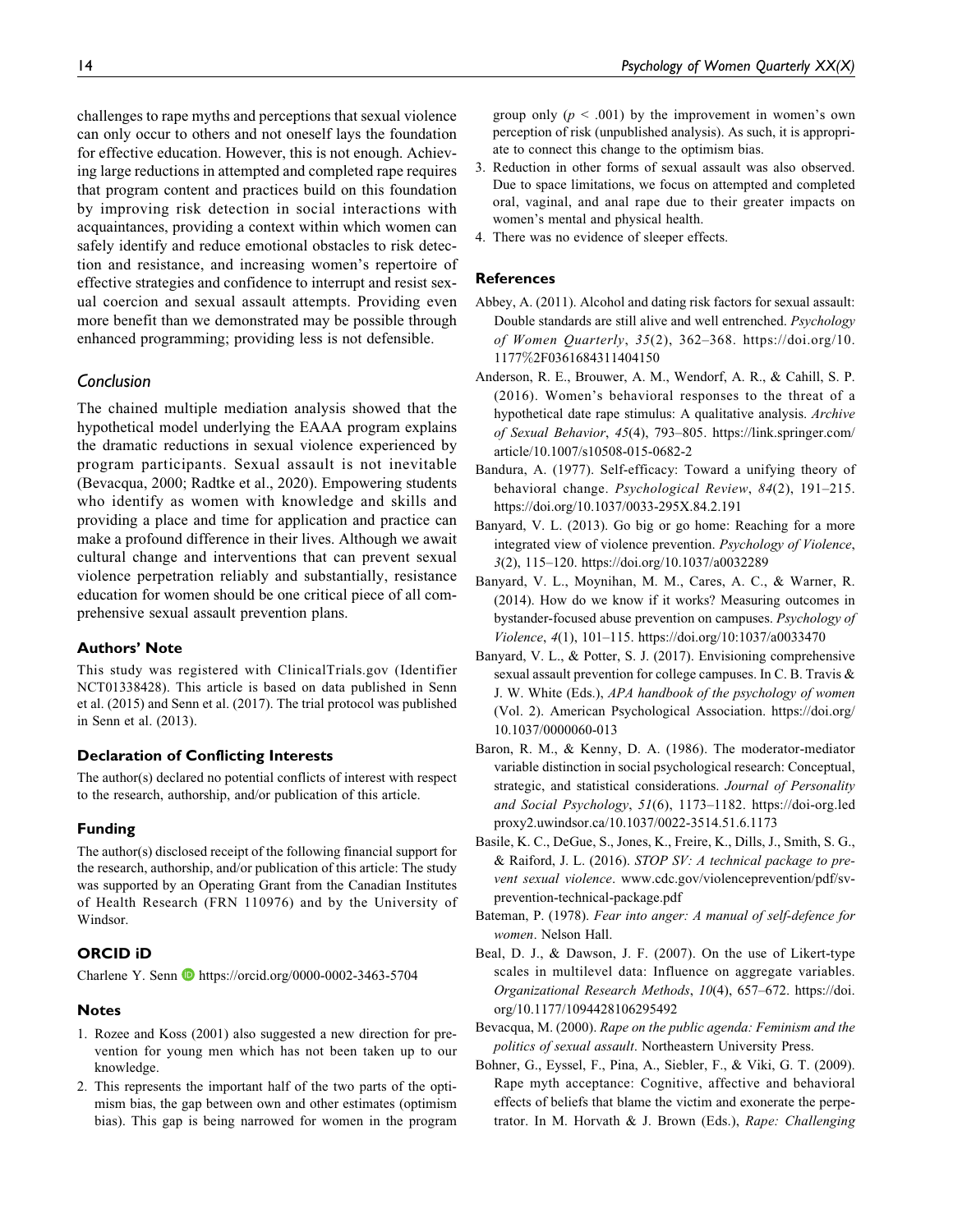contemporary thinking (pp. 17–45). Willan. [https://doi.org/10.43](https://doi.org/10.4324/9781843927129) [24/9781843927129](https://doi.org/10.4324/9781843927129)

- Bonar, E. E., DeGue, S., Abbey, A., Coker, A. L., Lindquist, C. H., McCauley, H. L., Miller, E., Senn, C. Y., Thompson, M. P., Ngo, Q. M., Cunningham, R. M., & Walton, M. A. (2020). Prevention of sexual violence among college students: Current challenges and future directions. Journal of American College Health, 1–15. Advance online publication.<https://doi.org/10.1080/07448481.2020.1757681>
- Burgos Ochoa, L., Rijnhart, J. J., Penninx, B. W., Wardenaar, K. J., Twisk, J. W., & Heymans, M. W. (2020). Performance of methods to conduct mediation analysis with time-to-event outcomes. Statistica Neerlandica, 74(1), 72–91. [https://doi.org/10.1111/](https://doi.org/10.1111/stan.12191) [stan.12191](https://doi.org/10.1111/stan.12191)
- Cermele, J. (2010). Telling our stories: The importance of women's narratives of resistance. Violence Against Women, 16(10), 1162–1172. [https://doi.org/10.1177](https://doi.org/10.1177%2F1077801210382873)%[2F1077801210382873](https://doi.org/10.1177%2F1077801210382873)
- Conversano, C., Rotondo, A., Lensi, E., Della Vista, O., Arpone, F., & Reda, M. A. (2010). Optimism and its impact on mental and physical well-being. Clinical Practice and Epidemiology in Mental Health, 6, 25–29. [https://doi.org/10.2174/17450179010](https://doi.org/10.2174/1745017901006010025) [06010025](https://doi.org/10.2174/1745017901006010025)
- Cowan, G., & Campbell, R. R. (1995). Rape causal attitudes among adolescents. The Journal of Sex Research, 32(2), 145–153. <https://doi.org/10.1080/00224499509551784>
- Davis, K. C., George, W. H., & Norris, J. (2004). Women's responses to unwanted sexual advances: The role of alcohol and inhibition conflict. Psychology of Women Quarterly, 28(4), 333–343.<https://doi.org/10.1111/j.1471-6402.2004.00150.x>
- DeGue, S., Simon, T. R., Basile, K. C., Yee, S. L., Lang, K., & Spivak, H. (2012). Moving forward by looking back: Reflecting on a decade of CDC's work in sexual violence prevention, 2000–2010. Journal of Women's Health, 21(12), 1211–1218. <https://doi.org/10.1089/jwh.2012.3973>
- DeGue, S., Valle, L. A., Holt, M. K., Massetti, G. M., Matjasko, J. L., & Tharp, A. T. (2014). A systematic review of primary prevention strategies for sexual violence perpetration. Aggression and Violent Behavior, 19(4), 346–362. [https://doi.org/10.1016/j.avb.](https://doi.org/10.1016/j.avb.2014.05.004) [2014.05.004](https://doi.org/10.1016/j.avb.2014.05.004)
- Des Jarlais, D. C., Lyles, C., & Crepaz, N., & the Trend Group. (2004). Improving the reporting quality of nonrandomized evaluation of behavioral and public health interventions: The TREND statements. American Journal of Public Health, 94(3), 361–366.<https://doi.org/10.2105/AJPH.94.3.361>
- Ellsberg, M., Arango, D. J., Morton, M., Gennari, F., Kiplesund, S., Contreras, M., & Watts, C. (2015). Prevention of violence against women and girls: What does the evidence say? The Lancet, 385(9977), 1555–1566.<https://pubmed.ncbi.nlm.nih.gov/25467575/>
- Fenton, R. A., Mott, H. L., McCartan, K., & Rumney, P. N. S. (2016). A review of evidence for bystander intervention to prevent sexual and domestic violence in universities. Public Health England. [https://eprints.uwe.ac.uk/28656/1/PHE\\_Publish](https://eprints.uwe.ac.uk/28656/1/PHE_PublishedLitReviewApr2016.pdf) [edLitReviewApr2016.pdf](https://eprints.uwe.ac.uk/28656/1/PHE_PublishedLitReviewApr2016.pdf)
- Fine, M. (1988). Sexuality, schooling, and adolescent females: The missing discourse of desire. Harvard Educational Review, 58(1), 29–53.<https://doi.org/10.17763/haer.58.1.u0468k1v2n2n8242>
- Fine, M., & McClelland, S. I. (2006). Sexuality education and desire: Still missing after all these years. Harvard Educational Review, 76(3), 297–338. [https://doi.org/10.17763/haer.76.3.](https://doi.org/10.17763/haer.76.3.w5042g23122n6703) [w5042g23122n6703](https://doi.org/10.17763/haer.76.3.w5042g23122n6703)
- Fishbein, M., & Ajzen, I. (2011). Predicting and changing behavior: The reasoned action approach. Taylor & Francis. [https://doi.org/](https://doi.org/10.4324/9780203838020) [10.4324/9780203838020](https://doi.org/10.4324/9780203838020)
- Gavey, N. (2005). Just sex? The cultural scaffolding of rape. Routledge.<https://doi.org/10.4324/9780429443220>
- Gidycz, C. A., McNamara, J. R., & Edwards, K. M. (2006). Women's risk perception and sexual victimization: A review of the literature. Aggression and Violent Behavior, 11(5), 441–456.<https://doi.org/10.1016/j.avb.2006.01.004>
- Gidycz, C. A., Rich, C. L., & Marioni, N. L. (2002). Interventions to prevent rape and sexual assault. In J. Petrak & B. Hedge (Eds.), The trauma of adult sexual assault: Treatment, prevention and policy (pp. 235–259). Wiley.
- Gidycz, C. A., Rich, C. L., Orchowski, L., King, C., & Miller, A. K. (2006). The evaluation of a sexual assault self-defense and risk-reduction program for college women: A prospective study. Psychology of Women Quarterly, 30(2), 173-186. [https://doi.](https://doi.org/10.1111%2Fj.1471-6402.2006.00280.x) [org/10.1111](https://doi.org/10.1111%2Fj.1471-6402.2006.00280.x)%[2Fj.1471-6402.2006.00280.x](https://doi.org/10.1111%2Fj.1471-6402.2006.00280.x)
- Goldfarb, E. S., & Casparian, E. M. (2000). Our whole lives: Sexuality education for grades  $10-12$ . Unitarian Universalist Association.
- Gordon, M. T., & Riger, S. (1989). The female fear: The social cost of rape. The Free Press.
- Gray, M. D., Lesser, D., Quinn, E., & Brounds, C. (1990). The effectiveness of personalizing acquaintance rape prevention: Programs on perception of vulnerability and on reducing risktaking behavior. Journal of College Student Development, 31(3), 217–220.
- Hoffmann, T. C., Glasziou, P. P., Boutron, I., Milne, R., Perera, R., Moher, D., Altman, D. G., Barbour, V., Macdonald, H., & Johnston, M. (2014). Better reporting of interventions: Template for intervention description and replication (TIDieR) checklist and guide. British Medical Journal, 348, g1687. [https://doi.org/10.](https://doi.org/10.1136/bmj.g1687) [1136/bmj.g1687](https://doi.org/10.1136/bmj.g1687)
- Hollander, J. A. (2004). I can take care of myself—The impact of self-defense training on women's lives. Violence Against Women, 10(3), 205–235. [https://doi.org/10.1177/1077801203](https://doi.org/10.1177/1077801203256202) [256202](https://doi.org/10.1177/1077801203256202)
- Hollander, J. A. (2014). Does self-defense training prevent sexual violence against women? Violence Against Women, 20(3), 252–269.<https://doi.org/10.1177/1077801214526046>
- Hollander, J. A. (2016). The importance of self-defense training for sexual violence prevention. Feminism & Psychology, 26(2), 207–226.<https://doi.org/10.1177/0959353516637393>
- Hollander, J. A. (2018). Empowerment self-defense. In L. M. Orchowski & C. A. Gidycz (Eds.), Sexual assault risk reduction and resistance (pp. 221–244). Elsevier. [https://doi.org/10.1016/](https://doi.org/10.1016/b978-0-12-805389-8.00011-6) [b978-0-12-805389-8.00011-6](https://doi.org/10.1016/b978-0-12-805389-8.00011-6)
- Hollander, J. A., & Rodgers, K. (2014). Constructing victims: The erasure of women's resistance to sexual assault. Sociological Forum, 29(2), 342–364.<https://doi.org/10.1111/socf.12087>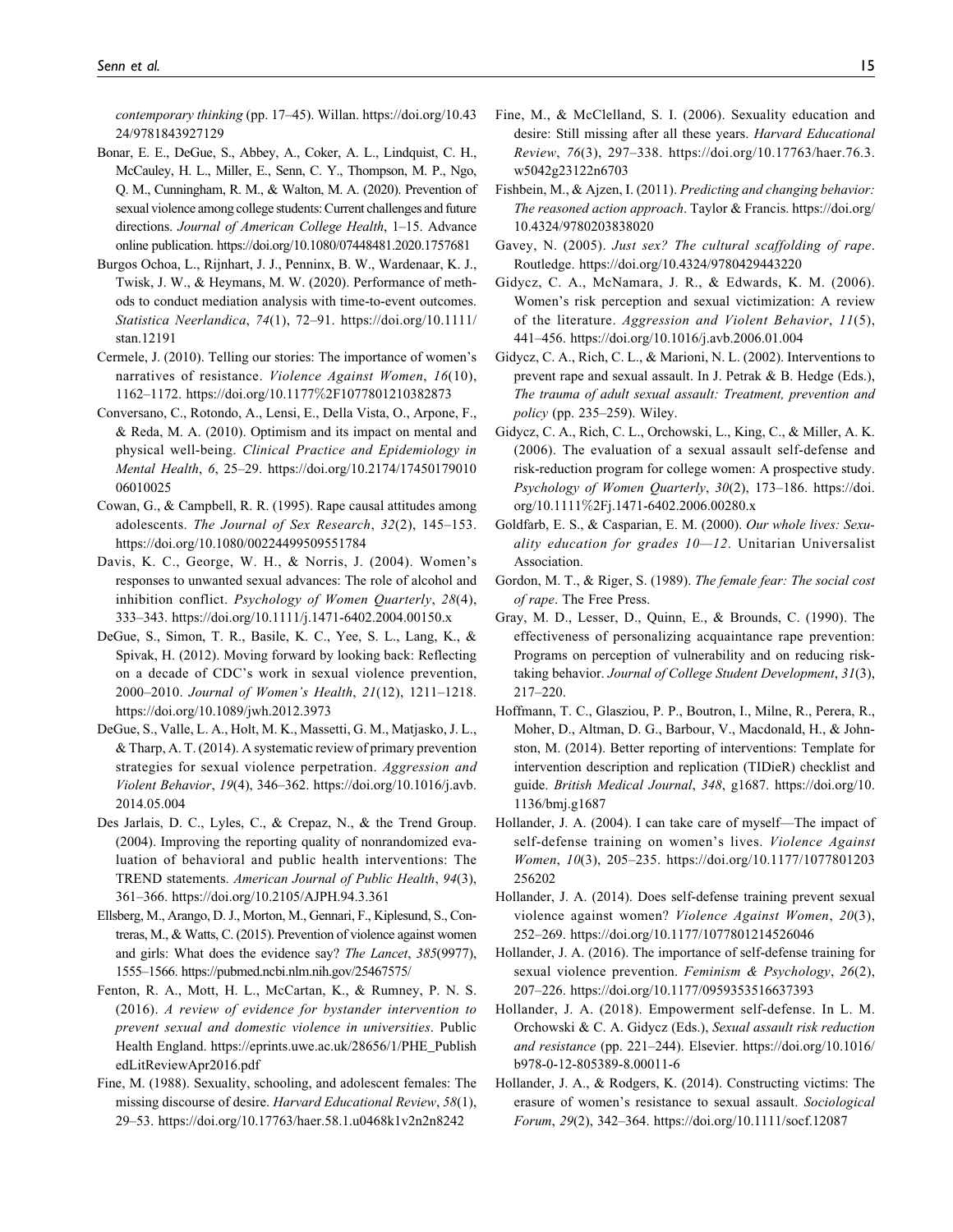- Hollway, W. (1984). Women's power in heterosexual sex. Women's Studies International Forum, 7(1), 63–68. [https://doi.org/10.](https://doi.org/10.1016/0277-5395(84)90085-2) [1016/0277-5395\(84\)90085-2](https://doi.org/10.1016/0277-5395(84)90085-2)
- Kimball, R. S., & Frediani, J. (2000). Our whole lives: Sexuality education for adults. Unitarian Universalist Association.
- Klein, L. B., Rizzo, A. J., Cherry, L. H., & Woofter, R. C. (2018). Addressing alcohol's role in campus sexual assault: A toolkit by and for prevention specialists. Campus Advocacy and Prevention Professionals Association and Prevention Innovations Research Center. [https://cola.unh.edu/sites/cola.unh.edu/files/](https://cola.unh.edu/sites/cola.unh.edu/files/media/SAAlcToolkit) [media/SAAlcToolkit](https://cola.unh.edu/sites/cola.unh.edu/files/media/SAAlcToolkit)
- Koss, M. P., Abbey, A., Campbell, R., Cook, S., Norris, J., Testa, M., Ullman, S. E., West, C., & White, J. (2007). Revising the SES: A collaborative process to improve assessment of sexual aggression and victimization. Psychology of Women Quarterly, 31(4), 257–270.<https://doi.org/10.1111/j.1471-6402.2007.00385.x>
- Krebs, C. P., Lindquist, C. H., Warner, T. D., Fisher, B. S., & Martin, S. L. (2009). College women's experiences with physically forced, alcohol- or other drug-enabled, and drug-facilitated sexual assault before and since entering college. Journal of American College Health, 56(6), 639–647. [https://doi.org/10.3](https://doi.org/10.3200/JACH.57.6.639-649) [200/JACH.57.6.639-649](https://doi.org/10.3200/JACH.57.6.639-649)
- Lonsway, K. A., Banyard, V. L., Berkowitz, A. D., Gidycz, C. A., Katz, J. T., Koss, M. P., Schewe, P. A., & Ullman, S. E. (2009, January). Rape prevention and risk reduction: Review of the research literature for practitioners. VAWnet: A Project of the Online Resource Center on Violence Against Women. [https://](https://vawnet.org/sites/default/files/materials/files/2016-09/AR_EvaluationCampusProgramming.pdf) [vawnet.org/sites/default/files/materials/files/2016-09/AR\\_Eva](https://vawnet.org/sites/default/files/materials/files/2016-09/AR_EvaluationCampusProgramming.pdf) [luationCampusProgramming.pdf](https://vawnet.org/sites/default/files/materials/files/2016-09/AR_EvaluationCampusProgramming.pdf)
- MacKinnon, D. P., Fairchild, A. J., & Fritz, M. S. (2007). Mediation analysis. Annual Review of Psychology, 58, 593–614. [https://doi.](https://doi.org/10.1146/annurev.psych.58.110405.085542) [org/10.1146/annurev.psych.58.110405.085542](https://doi.org/10.1146/annurev.psych.58.110405.085542)
- Macy, R. J., Nurius, P. S., & Norris, J. (2006). Responding in their best interests: Contextualizing women's coping with acquaintance sexual aggression. Violence Against Women, 12(5), 478–500.<https://doi.org/10.1177/1077801206288104>
- Macy, R. J., Nurius, P. S., & Norris, J. (2007). Latent profiles among sexual assault survivors: Implications for defensive coping and resistance. Journal of Interpersonal Violence, 22(5), 543–565. <https://doi.org/10.1177/0886260506298841>
- Marx, B. P., Calhoun, K. S., Wilson, A. E., & Meyerson, L. A. (2001). Sexual revictimization prevention: An outcome evaluation. Journal of Consulting and Clinical Psychology, 69(1), 25–32.<https://doi.org/10.1037//0022-006x.69.1.25>
- Messman-Moore, T. L., & Brown, A. L. (2006). Risk perception, rape and sexual revictimization: A prospective study of college women. Psychology of Women Quarterly, 30(2), 159–172. <https://doi.org/10.1111/j.1471-6402.2006.00279.x>
- Morrison, S., Hardison, J., Mathew, A., & O'Neil, J. (2004). An evidence-based review of sexual assault preventive intervention programs (Technical Report No. 207262). U.S. Department of Justice.<https://www.ncjrs.gov/pdffiles1/nij/grants/207262.pdf>
- Nation, M., Crusto, C.,Wandersman, A., Kumpfer, K. L., Seybolt, D., Morrissey-Kane, E., & Davino, K. (2003). What works in

prevention: Principles of effective prevention programs. American Psychologist, 58(6–7), 449–456. [https://doi.org/10.](https://doi.org/10.1037/10455-005) [1037/10455-005](https://doi.org/10.1037/10455-005)

- Norris, J., Nurius, P. S., & Dimeff, L. A. (1996). Through her eyes: Factors affecting women's perception of and resistance to acquaintance sexual aggression threat. Psychology of Women Quarterly, 20(1), 123–145. [https://doi.org/10.1111/j.1471-6402.](https://doi.org/10.1111/j.1471-6402.1996.tb00668.x) [1996.tb00668.x](https://doi.org/10.1111/j.1471-6402.1996.tb00668.x)
- Norris, J., Nurius, P. S., & Graham, T. L. (1999). When a date changes from fun to dangerous: Factors affecting women's ability to distinguish. Violence Against Women, 5(3), 230–250. <https://doi.org/10.1177/10778019922181202>
- Norris, J., Zawacki, T., Cue Davis, K., & George, W. H. (2018). The role of psychological barriers in women's resistance to sexual assault by acquaintances. In L. M. Orchowski & C. A. Gidycz (Eds.), Sexual assault risk reduction and resistance (pp. 87–110). Elsevier.<https://doi.org/10.1016/b978-0-12-805389-8.00005-0>
- Nurius, P. S. (2000). Risk perception for acquaintance sexual aggression: A social-cognitive perspective. Aggression and Violent Behavior, 5(1), 63–78. [https://doi.org/10.1016/S1359-](https://doi.org/10.1016/S1359-1789(98)00003-2) [1789\(98\)00003-2](https://doi.org/10.1016/S1359-1789(98)00003-2)
- Nurius, P. S., & Norris, J. (1996). A cognitive ecological model of women's response to male sexual coercion in dating. Journal of Psychology and Human Sexuality, 8(1–2), 117–139. [https://doi.](https://doi.org/10.1300/J056v08n01_09) [org/10.1300/J056v08n01\\_09](https://doi.org/10.1300/J056v08n01_09)
- Nurius, P. S., Norris, J., Macy, R. J., & Huang, B. (2004). Women's situational coping with acquaintance sexual assault: Applying an appraisal-based model. Violence Against Women, 10(5), 450–478.<https://doi.org/10.1177/1077801204264367>
- Orchowski, L. M., Edwards, K. M., Hollander, J. A., Banyard, V. L., Senn, C. Y., & Gidycz, C. A. (2018). Integrating sexual assault resistance, bystander and men's social norms strategies to prevent sexual violence on college campuses: A call to action. Journal of Trauma, Violence, & Abuse, 21(4), 811–827. [https://](https://doi.org/10.1177/1524838018789153) [doi.org/10.1177/1524838018789153](https://doi.org/10.1177/1524838018789153)
- Orchowski, L. M., & Gidycz, C. A. (2018). Sexual assault risk reduction and resistance. Elsevier. [https://doi.org/10.1016/](https://doi.org/10.1016/C2015-0-04668-8) [C2015-0-04668-8](https://doi.org/10.1016/C2015-0-04668-8)
- Orchowski, L. M., Gidycz, C. A., & Murphy, M. (2010). Preventing campus-based sexual violence. In K. L. Kaufman (Ed.), The prevention of sexual violence: A practitioner's sourcebook (pp. 415–448). NEARI Press.
- Ozer, E. M., & Bandura, A. (1990). Mechanisms governing empowerment effects: A self-efficacy analysis. Journal of Personality and Social Psychology, 58(3), 472–486. [https://doi.org/10.1037/](https://doi.org/10.1037/0022-3514.58.3.472) [0022-3514.58.3.472](https://doi.org/10.1037/0022-3514.58.3.472)
- Parks, K. A., Levonyan-Radloff, K., Dearing, R. L., Hequembourg, A., & Testa, M. (2016). Development and validation of a video measure for assessing women's risk perception for alcohol-related sexual assault. Psychology of Violence, 6(4), 573–585. [https://doi.org/](https://doi.org/10.1037/a0039846) [10.1037/a0039846](https://doi.org/10.1037/a0039846)
- Payne, D. L., Lonsway, K. A., & Fitzgerald, L. F. (1999). Rape myth acceptance: Exploration of its structure and its measurement using the Illinois Rape Myth Acceptance Scale. Journal of